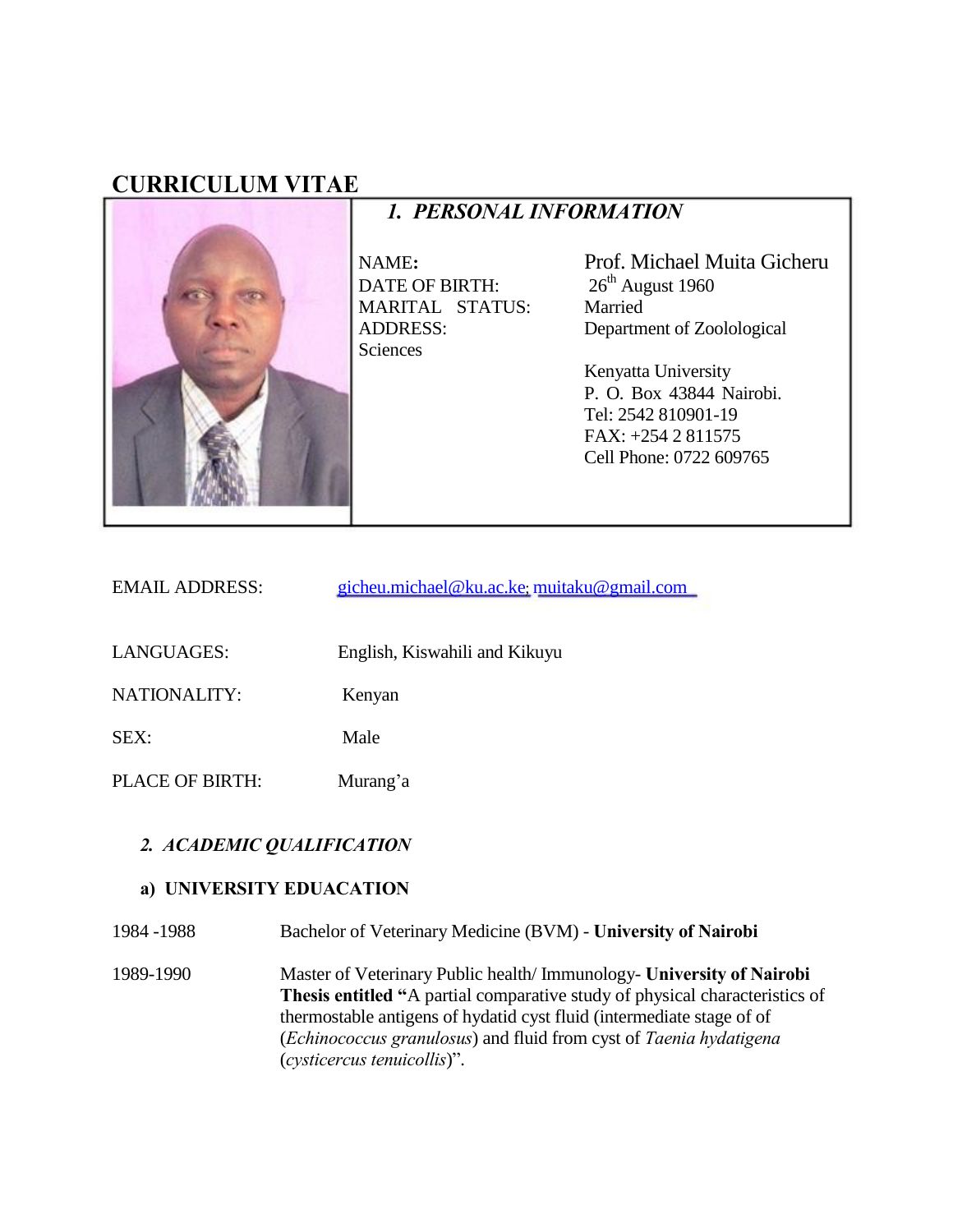1999-2002 Doctor of philosophy (PhD) - Immunology - **Kenyatta University,** entitled "Vervet monkey model for Leishmaniasis: Characterization, protective immunity and Vaccination against *Leishmania major* infection".

#### **b) PROFESSIONAL COURSES**

- i. Ethical and Responsible conduct of Research, Training Workshop, Kenyatta university, **27th to 28th March 2014**
- ii. Health Sciences Center, Financial conflict of interest training (HSC104-002) for Non **University of New Mexico, USA** investigators only, **16th October 2013**
- iii. Regional Workshop on immunobiology of Major tropical parasitic Diseases held at Institute of Primate Research. **March 7-18, 2011**
- iv. Next generation sequencing at applied Biosystems- part of Life Technologies**, ILRI 1st November 2011**
- v. Basic security in the field- staff safety, health and welfare**, United Nations, Department of safety and security, , June 2008**
- **vi.** Advanced security in the field. **United nations Department of safety and security July 2008**
- vii. Formulation of standards for Undergraduate Animal health and Veterinary related courses, a workshop organized by Kenya Veterinary board Technical committee on veterinary Education Quality Assurance, KCB Training College Karen Nairobi, 4-5<sup>th</sup> **November 2010**
- viii. International Training workshop on Ethical considerations and Biomedical use of Non human primates for Research in Tropical diseases. Institute of Primate Research, National museums of Kenya**. 18th -27th June 2007**
- ix. The Africa programme for health Innovation-APHE-East Africa Regional Workshop, 18<sup>th</sup>-20<sup>th</sup> May 2005. .The National Institute of Medical Research: NIMR, Dar es salaam, Tanzania **18th -20th May 2005**
- x. Fourth Workshop on South-South Collaboration and Application of Molecular Biology Techniques In Tropical Diseases**. Accra (Ghana) 17-21st august 2004**
- xi. Primate in research: health monitoring and legal aspect, National museums of Kenya, **Nairobi , Kenya. 11th April 2002.**
- xii. Advanced course in immunology , Vaccinology and Biotechnology. **13 September-27 October, 2001** Lausanne, Switzerland.- **World Health Organization- Tropical disease research programme**
- xiii. World Health Organization- Tropical disease research programme, Good Laboratory practice (GLP) Training of Trainers Workshop. **23-27 April 2001**, Panafric hotel, Nairobi, Kenya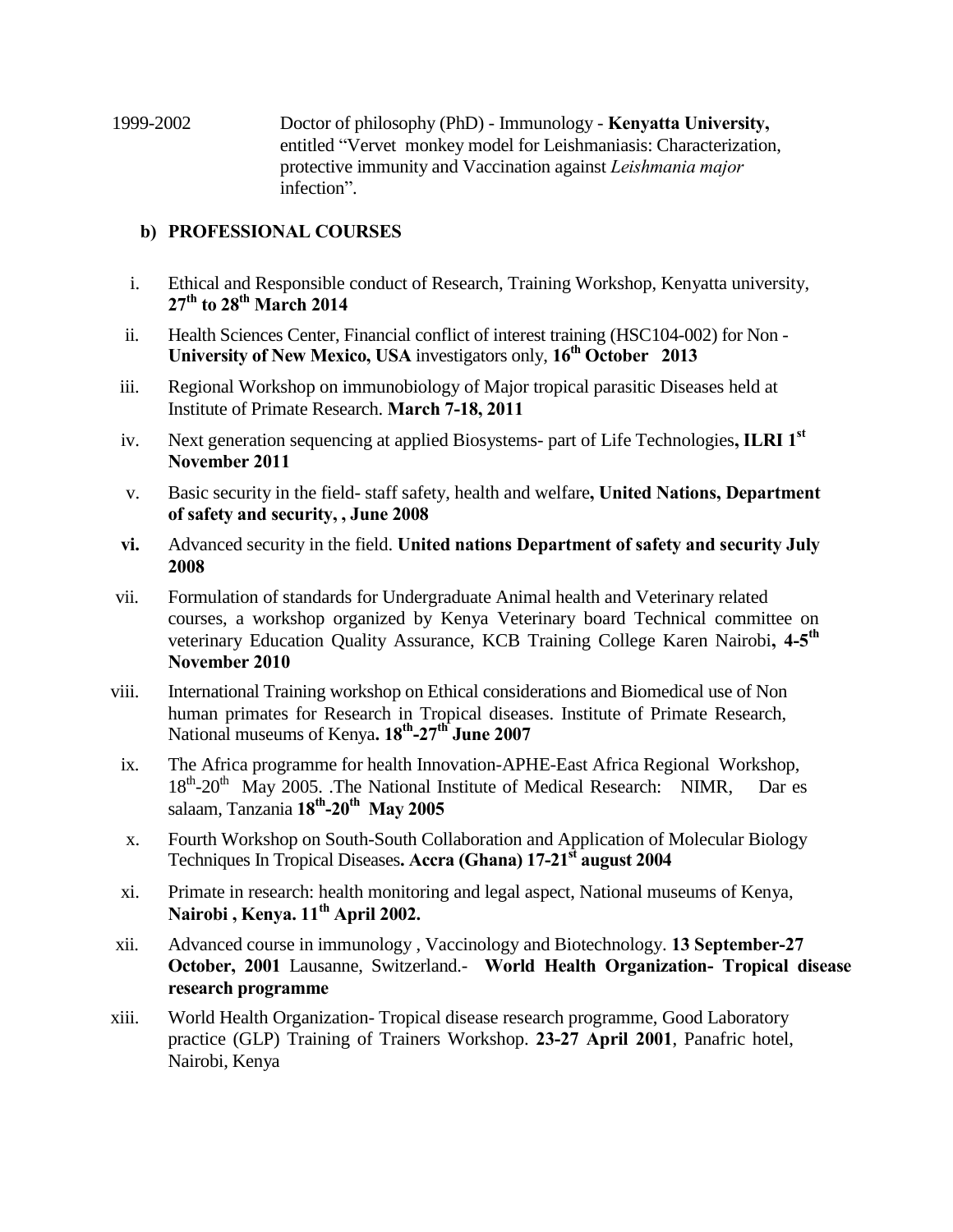- xiv. Professional Skills for Scientist.Preconference workshop of the 5<sup>th</sup> society of Neuroscientist of Africa, **International conference, Nairobi, Kenya, 21-22 April 2001**
- xv. Course in Tropical Insect Ecology ,organized between Swedish agricultural university, Kenyatta University and **ICIPE, 23 January-11Feb. 1999**
- xvi. An International ICRO/UNESCO Training Course on the Biochemistry of Parasitic Protozoa. Department of Biochemistry, University of Nairobi. **10th -26th August 1992**

### *3. FELLOWSHIPS AND SCHOLARSHIPS*

- i. Vanderbilt University, **USA** Research Fellow, Tissue culture techniques as applied in HIV research 1996
- ii. Duke University, **USA** Research fellow, Immunology of Retroviruses, 1997
- iii. University of Pennsylvania, School of veterinary medicine, 1999-2000 **USA, Visiting** Research Fellow, Immunology of Leishmaniasis
- iv.
- v. WHO/TDR PhD scholarship, scholarship for my PhD training 1998
- **vi. Supervision of** John Khamala Ong'onda I56/CE/5717/2003 A study on determination of existence, distribution of stromal derived Factor-1 in Kenya population. **The grant was awarded by Association of African Universities, HIV/ AIDS project. Small grant for students Research Project, Accra- North Ghana.** This is a small grant for student awarded to my student Mr.John Khamala Ngonda with my support in **April 2007**. **The amount awarded is 1000 US\$**
- **vii. Supervision of** Joel O. Khobondo I56/10999/2004 To evaluate the utility of HIV IgA ELISA in diagnosis and assessment of progression of HIV/AIDS in children less than 18 months. **The grant was awarded by Association of African Universities, HIV/ AIDS project. Small grant for students Research Project, Accra- North Ghana.** This is a small grant for student awarded to my student Mr Khobondo Joel Onyanyango with my support in **April 2007**. **The amount awarded is 1000 US\$**

### *4. EMPLOYMENT HISTORY/ WORK EXPERIENCE*

### **4.1 Employment History**

**Current position: Chairman** Department of Zoological sciences-2012 to Date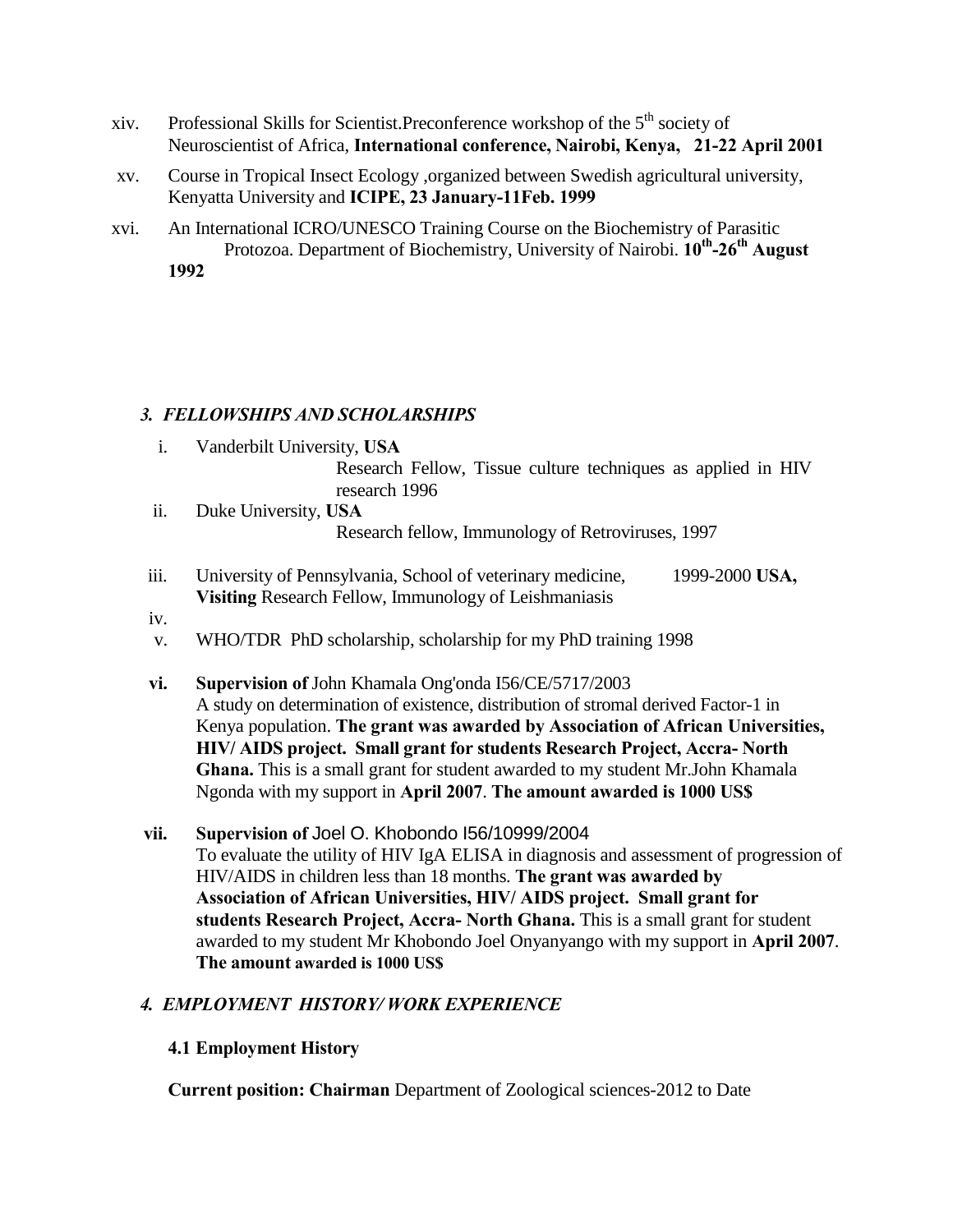**Chairman** Department of Zoological sciences-2010- 2012

**Senior Lecturer** (Immunology and veterinary Public health) in the Department of Zoological Sciences, Kenyatta University, **2007 to date** 

#### **Previous positions**

- i. **Acting Chairman** Department of zoological sciences- **Dec 2009 to Feb 2010**,
- ii. Zoological sciences **Departmental examination Coordinator** 2007- 2010
- iii. Biological sciences **Departmental Timetabler** 2005- 2007
- iv. **Lecturer** In the department of Zoological sciences Kenyatta university, 2005-2007-
- v. **Part time lecturer** Department of Zoological sciences, Kenyatta university, **2001-2005-**
- vi. **Senior Research Scientist**, Institute of Primate Research (IPR), National Museums of Kenya, 2002- 2005
- vii. Research scientist **IPR**, National museums of Kenya 1991-2002
- viii. **Research scientist** Kenya trypanosomiasis Research Institute( KETRI), 1990-1991

### **4.2 Work Experience**

### *4.2.1 Teaching Experience*

### **a) Undergraduate courses**

- i. Fundamental Immunology- Dept Zoological sciences
- ii. Advanced Immunology- Dept Zoological sciences
- iii. Applied immunology- Dept Zoological sciences
- iv. Immunology I- Dept of Nursing sciences, KU
- v. Immunology II- **Dept of Nursing sciences**, KU
- vi. Immunology **Dept of nursing Sciences**, KU
- vii. Experimental animal science- **Department of Biochemistry and Biotechnology**, KU

#### **b) Post graduate courses**

- i. Reproductive Immunology- Dept of Zoological sciences
- ii. Clinical Immunology- Dept of Zoological sciences
- iii. Immunochemical techniques- Dept of Zoological sciences
- iv. Immmunohaematology- Dept of Zoological sciences
- v. Cellular Immunology- Dept of Zoological sciences
- vi. Immunochemistry- Dept of Zoological sciences
- vii. Immunology of parasitic and infectious diseases- Dept of Zoological sciences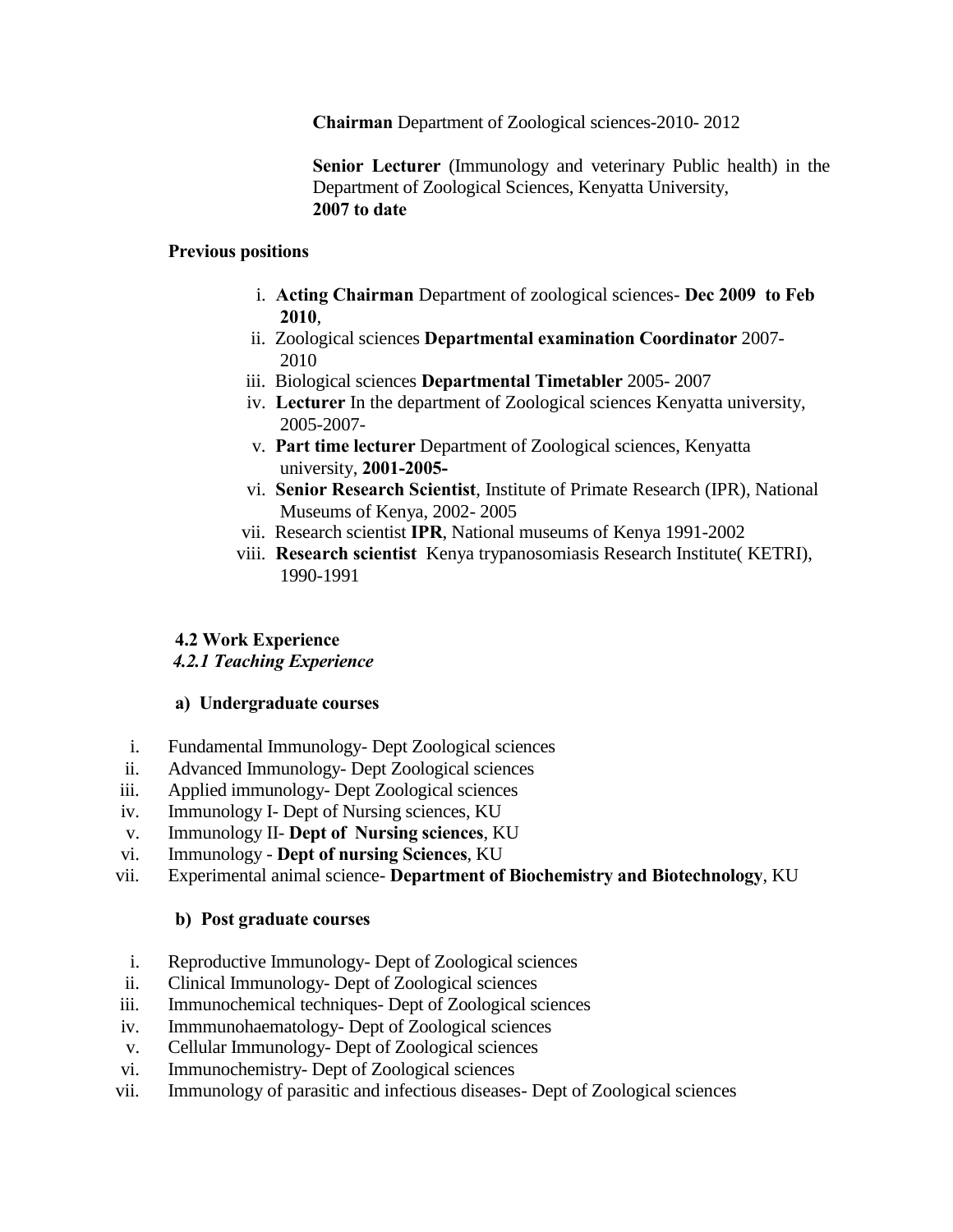#### **Partime Teaching**

Mount Kenya University 2010- Laboratory animal science- **Department of pharmacy** 

#### **4.2.3 Research Experience**

- i. **1992-2002**. World Health Organization (WHO)/ Tropical Disease Research Programme. Supported Research- Immunology of parasitic diseases especially the protective mechanisms involved in leishmaniasis and Malaria (**Research publications indicated**)
- ii. Immunology of retroviruses with biases of Simian immunodeficiency virus (SIV) in their natural host (African Green monkeys). (**Research publications indicated**)
- iii. **1996-2014** Project aimed at understanding HIV diversity in different geographical communities of Kenya and understanding host and virus related factors associated with HIV susceptibility and transmission (**Research publications indicated**)
- iv. **2007-2012** Food security and human health (**Research publications indicated**)
- v. **2012- date**: Tungiasis and HIV (**Research publications indicated**)

### *5. ADMINISTRATIVE RESPONSIBILITIES*

- i. **Chairman** Department of Zoological sciences, **KU** Oct 2012 to date
- ii. **Chairman** Department of Zoological sciences, **KU** Oct 2010 to Oct 2012
- **iii. Ag Dean SPAS January 2011**
- iv. **Examination coordinator**, Dept of zoological sciences, **KU**, 2007-2010
- v. **Departmental time tabler**, Dept of Biological sciences, **KU** 2005-2006
- **vi. Ag Director Institute of primate research May 2003 to December 2003**
- vii. **Chairman,** Kenyatta University Animal Care and Use Committee- **April 2008 to date,**
- viii. **Member ,** Kenyatta University Farm Technical Committee **2013 to date**
- ix. Member, School of Pure and Applied Sciences committee on grants and scholarship, **2006-2010**
- x. **Member, Kenyatta University Institute of Research Rreview Board, 2013 to date**
- xi. **Secretary,** Animal Care and Use Committee (ACUC), Institute of Primate Research, **2002-2005**.
- xii. Secretary to Institutional Scientific Ethical Review Committee (ISERC), Institute of Primate Research **2002 -2005**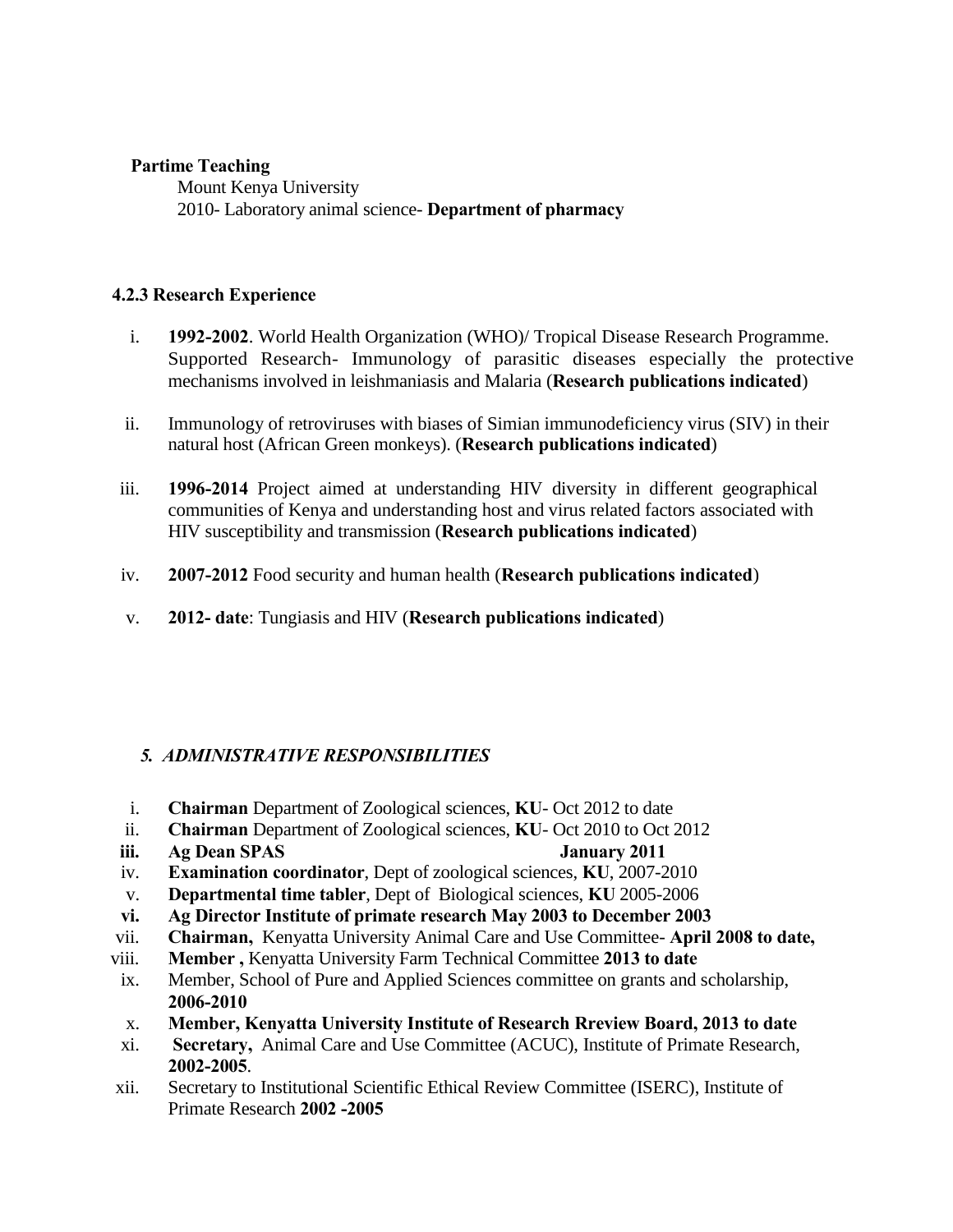xiii. **Chairman** Editorial committee IPR Biennial Report, Institute of Primate Research

xiv. Head of Leishmania program, Institute of Primate Research, **1977 -2005**

### *6. POST GRADUATE SUPERVISION*

### **i. Completed Ph .D supervision**

|      | Name/R   |                       | Year<br>οf<br>grad<br>uatio |                |                                                  |
|------|----------|-----------------------|-----------------------------|----------------|--------------------------------------------------|
| S/No | eg. No   | <b>Supervisors</b>    | n                           | <b>Degree</b>  | <b>Thesis Title</b>                              |
|      |          | <b>Prof</b>           |                             | <b>PhD</b>     | Evaluation of crude Leishamia donovani antigen   |
|      | Mutiso   | <b>MichaelGicheru</b> |                             | <b>Immunol</b> | Co-administered with TH1 adjuvants as potential  |
|      | J. Muli  | Dr EvansTaracha       | 2013                        | ogy            | vaccine for leishmaniasis in vervet monkey model |
|      |          | <b>Prof Michael</b>   |                             |                |                                                  |
|      |          | Gicheru               |                             |                | Characterization of anti-mosquito immune         |
|      |          | Prof. Ephantus        |                             | <b>PhD</b>     | responses in BALB/c mice immunized with          |
|      | Wilfred  | Kabiru                |                             | <b>Immunol</b> | plasmid containing anopheles gambiae             |
|      | E Injera | Dr John I Githure     | 2013                        | ogy            | mucin 1(AgMUC1) gene                             |

### **ii. Completed MSC supervision**

| S/No | Name/R<br>eg. No                              | <b>Supervisors</b>                                         | Year<br>οf<br>grad<br>uatio<br>n | <b>Degree</b>                                            | <b>Thesis Title</b>                                                                                                                                          |
|------|-----------------------------------------------|------------------------------------------------------------|----------------------------------|----------------------------------------------------------|--------------------------------------------------------------------------------------------------------------------------------------------------------------|
|      | Moham<br>ed M.<br>Dakane<br>156/913<br>3/2000 | Prof. M. M. Gicheru.<br>Prof. D.A Maalim                   | 2007                             | Master of<br>Public<br>Health<br>and<br>Epidemiol<br>ogy | Utilization of Health Services by settled and<br>Nomadic Groups in Wajir District Kenya                                                                      |
| 2    | Teresia<br>Nyawira<br>Kanianu                 | Prof. M.M Gicheru,<br>Dr. Z. Ng'ang'a, Dr.<br>H. Ozwara.   | 2007                             | <b>MSc</b><br>Immunolo<br>gy                             | Charaterization of immuniological respones<br>of Baboons Infected with Plasmodium Knowlesi                                                                   |
| 3    | Munyao<br>James<br>Muli<br>E54/738<br>9/2002  | Prof. M. M. Gicheru,<br>Prof. A. Ng'anga,<br>Dr. H. Ozwara | 2008                             | <b>MSc</b><br><b>Immunolo</b><br>qy                      | Transfection and Characterization of Plasmodium<br>Knowlesi Malaria Parasites Genetically modified<br>to Express Host Interferon Gamma (IFN -y) in Baboon (P |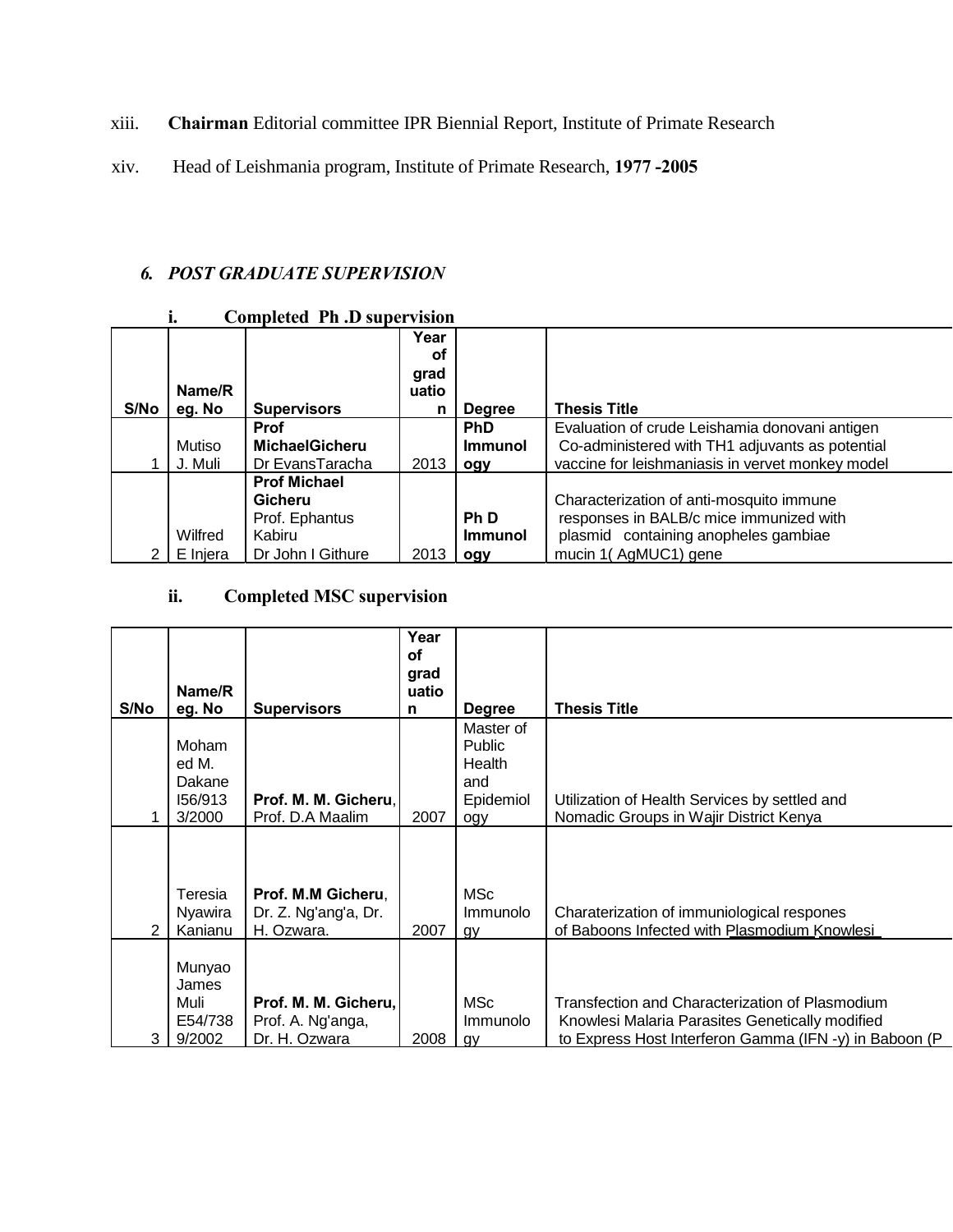| $\overline{4}$   | Teresia<br>Njeri<br>Maina<br>156/571<br>9/2003<br>Nyaribo           | Prof. M. M. Gicheru.<br>Prof. Z. Ng'ang'a                     | 2008 | <b>MSc</b><br>Immunolo<br>gy            | Performance of Dynabled Technique Compared<br>to Facs Techniques in Enumeration of CD4+ T<br>Cells in HIV Positive Patients attending<br>Mbagathi Hospital, Nairobi. |
|------------------|---------------------------------------------------------------------|---------------------------------------------------------------|------|-----------------------------------------|----------------------------------------------------------------------------------------------------------------------------------------------------------------------|
| 5                | Alex<br>Tinega<br>156/CE/<br>10145/2<br>004                         | Prof. M. M. Gicheru.<br>Dr. S. Graham, Dr.<br>R. Pelle        | 2008 | <b>MSc</b><br>Immunolo<br>gy            | Evaluation of Immune Responses of Recombinat<br>Theileria Parva 2 Antigen Fused with a cell<br>penetrating Peptide from Human<br>Immunodeficiency Virus -1           |
| 6                | Benadin<br>e M.<br><b>Bukachi</b><br>156/108<br>95/2004             | Prof. M. M. Gicheru,<br>Prof. Z.<br>Ng'anga, Dr.<br>S.Khamadi | 2008 | <b>MSc</b><br>Immunolo<br>gy            | Determination of the Existence and Distribution<br>of CCR5-A-32 Mutation on HIV - 1 Chemokirie<br>Co- Receptor 5 (CCR5) in a Sampled<br>Population from Kenya        |
| $\overline{7}$   | Johnson<br>Gitahi                                                   | Prof. M.M. Gicheru,<br>Dr. Jackson Ombui                      | 2008 | <b>MSc</b><br>Immunolo<br>gy            | Detection of Bacillus Ciraus enterotoxin genes<br>in food by mutiplex polymerase chain reaction.                                                                     |
| 8                | Domitila<br>Wangui<br>Kimani<br>156/572<br>9/2003                   | Prof. M. M. Gicheru,<br>Prof.Z. Ng'anga, Dr.<br>S. Khamadi    | 2008 | <b>MSc</b><br>Immuniolo<br>gy           | Identification of Potential Epitopes for the<br>Design of HIV - I Vaccine in Kenya                                                                                   |
| 9                | Jane<br>Nyambu<br>ra<br>Mugwe<br><b>I56/ICE/</b><br>101444/<br>2004 | Prof. M.M. Gicheru,<br>Prof. Z. Ng'ang'a                      | 2009 | <b>MSc</b><br>Immuniolo<br>gy           | The effects of Antiretroviral Drugs on CD4 cells<br>and Viral Load in HIV Positive Patients<br>attending Nakuru General Hospital, Kenya.                             |
| 10 <sup>°</sup>  | Mutiso<br>Joshua<br>Muli<br>156/108<br>91/2004                      | Prof. M. M. Gicheru,<br>Dr. Thomas Kariuki                    | 2009 | <b>MSc</b><br>Immuniolo<br>gy           | Evaluation of Bacille Casmette Guerin,<br>Montanide Isa 720 and Aluminium Hydroxide<br>as Adjuvants for Leishmania Vaccine in Balb/C Mice.                           |
| 11               | Ng'ong'<br>a<br>Gabriel<br>Otieno<br>156/101<br>43/2004             | Prof. M. M. Gicheru,<br>Dr. M Oduor, Dr. J.<br>Vulule         | 2009 | <b>MSc</b><br>Immuniolo<br>gy           | Effects of ABO/Rhesus Blood Group Phenotypes<br>on Immunosurveillance to Plasmodium<br>Falciparum Malaria in Children in<br>Kisumu Town, Kenya                       |
| 12 <sup>12</sup> | Mustafa<br>Barasa<br>156/109<br>86/2004                             | Prof. M. M. Gicheru,<br>Dr. H.Ozwara                          | 2009 | <b>MSc</b><br>Immuniolo<br>gy           | Characterization of Placental Malaria in<br>Olive Baboons (Papio Anubis) Infected<br>with Plasmodium Knowlesi H strain.                                              |
| 13               | Ngugi<br>Michael<br>Kahato<br>156/134<br>92/2005                    | Prof. M. M. Gicheru,<br>Prof. E. Kokwaro                      | 2009 | <b>MSc</b><br>Medical<br>Entomolo<br>gy | Effects of Cow dung and selected Medicinal<br>Plants on Anopheles Species as a strategy<br>for Malaria Vector Control in Ahero<br>Rice Irrigation Scheme, Kenya      |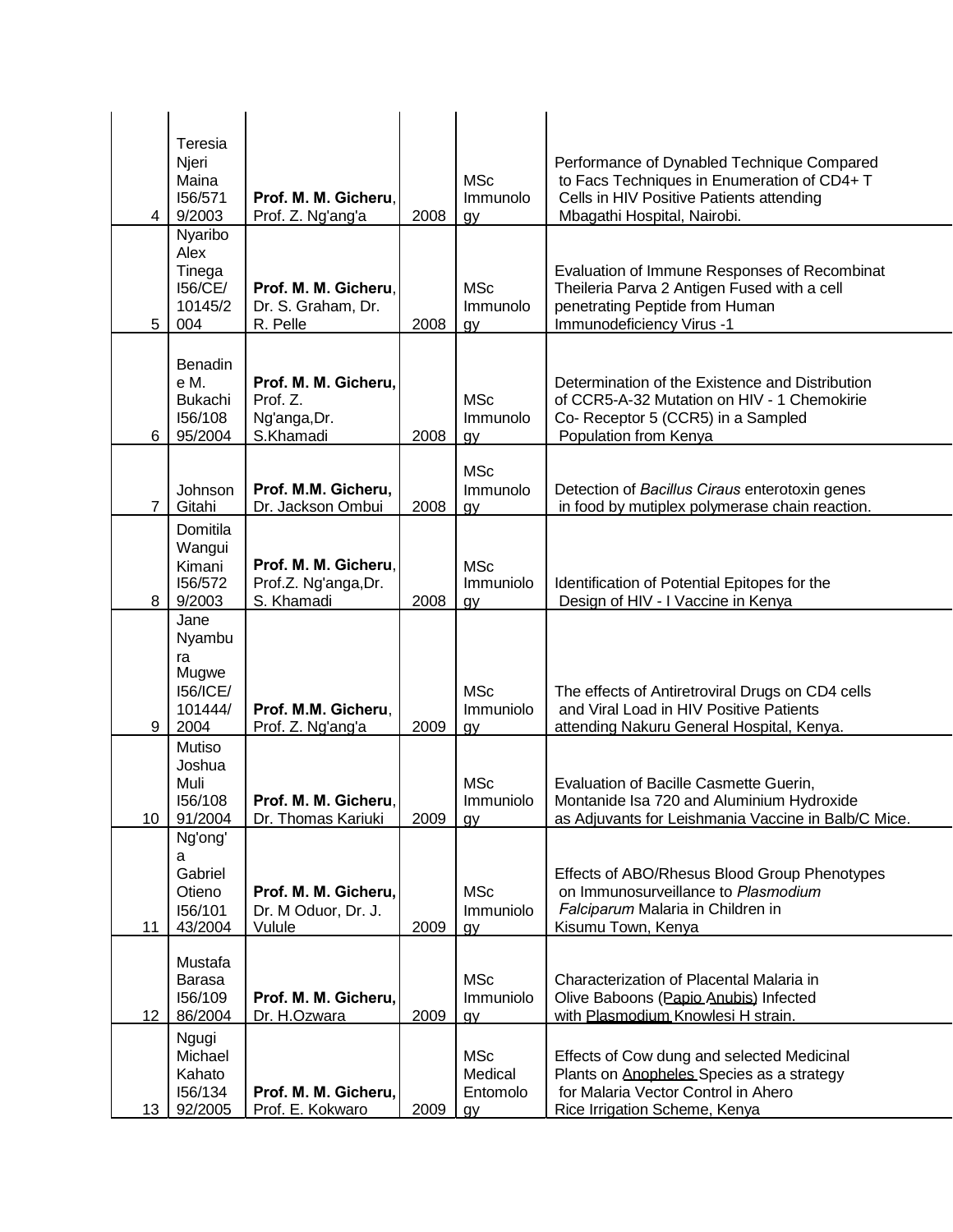| 14               | Kimutai<br>Albert<br>156/124<br>15/2004                         | Prof. M. M. Gicheru,<br>Dr. W.K Tonui           | 2009   | <b>MSc</b><br>Immuniolo<br>gy                            | Evaluation of the Adjuvanticity of Artemisinin<br>with soluble Leishmania Major Antigens<br>in Balb/ C Mice.                                           |
|------------------|-----------------------------------------------------------------|-------------------------------------------------|--------|----------------------------------------------------------|--------------------------------------------------------------------------------------------------------------------------------------------------------|
| 15 <sub>15</sub> | John<br>Khamal<br>a<br>Ong'ond<br>a<br>156/CE/<br>5717/20<br>03 | Prof. M. M. Gicheru,<br>Dr. S. Khamadi          | 2009   | <b>MSc</b><br>Immuniolo<br>gy                            | The distribution of Stromal derived factoral - 1<br>mutation in Kenyan Population                                                                      |
| 16               | Teresia<br>Wambui<br>Ngonjo<br>156/130<br>43/2005               | Prof. M. M. Gicheru,<br>Dr. C. Mwandawiro       | 2009   | <b>MSc</b><br>Apllied<br>Parasitolo<br>gy                | Impact and factor associated with gastro-Intestinal<br>parasitic infections among pupils in<br>Thika District, Kenya.                                  |
| 17               | Patrick<br>Simiyu<br>Were<br>156/109<br>0/2004                  | Prof. M. M. Gicheru,<br>Dr. Hasting Ozwara      | 2009   | <b>MSc</b><br>Applied<br>parasitolo<br>gy                | Evaluation of selected Medicinal plants<br>for Chemotherapeutic activities on<br>Plasmodium Knowlesi and Plasmodium Berghei.                           |
| 18               | Ngari<br>Pauline<br>Kathugu<br>157/025<br>4/2003                | Prof. M. M. Gicheru,<br>Dr. Lucy Kamau          | 2009   | Master of<br>Public<br>Health<br>and<br>Epidemiol<br>ogy | Factors associated with water borne diseases<br>among pupils in Kiganjo Location<br>Nyeri District, Kenya.                                             |
| 19               | Kagend<br>o J.<br>Francis<br>157/025<br>4/2003                  | Prof. M. M. Gicheru,<br>Prof. E. Kabiru         | 2009   | Master of<br>Public<br>Health<br>and<br>Epidemiol<br>ogy | The role of traditional birth attendant's training<br>in prevention of mother to child HIV<br>transmission" programme in Tharaka<br>District, Kenya.   |
| 20 I             | Benuel<br>Nyagak<br>a<br>156/130<br>47/2005                     | Prof. M. M. Gicheru,<br>Prof. Z. Ng'anga        | 2010 I | <b>MSc</b><br>Immunolo<br><b>OV</b>                      | Genetic diversity of HIV-I based on Gag<br>region among Antenatal clinic attendees<br>in North-Rift Valley, Kenya.                                     |
| 21               | Mutua<br>Patrick<br>Mbuvi<br>156/CE/<br>10986/2<br>006          | Prof. M. M. Gicheru,<br>Dr. Stephen G.<br>Kiama | 2010   | <b>MSc</b><br>Immunolo<br>gy                             | Comparative In Vitro Study of quantitative<br>and qualitative characteristics of free<br>surface Respiratory Macrophages in<br>the Duck and the Rabbit |
| 22               | <b>Bosire</b><br>Erick<br>Maosa<br>156/106<br>30/2006           | Prof. M. M. Gicheru,<br>Samoel Khamadi          | 2010   | <b>MSc</b><br>Immunolo<br>gy                             | Establishment of reference ranges of<br>CD3, CD4 and CD8 Lymphocyte<br>subsets among Healthy Kenyans                                                   |
| 23               | Nyamw<br>amu<br>Lydia<br>Bonareri<br>156/124                    | Prof. M. M. Gicheru,<br>R. Sharma               | 2010   | <b>MSc</b><br>Immunolo<br>gy                             | Evaluation of Immunochromatographic<br>strip test for rapid diagnosis of Antenatal<br>Women Syphillis in Eldoret, Kenya                                |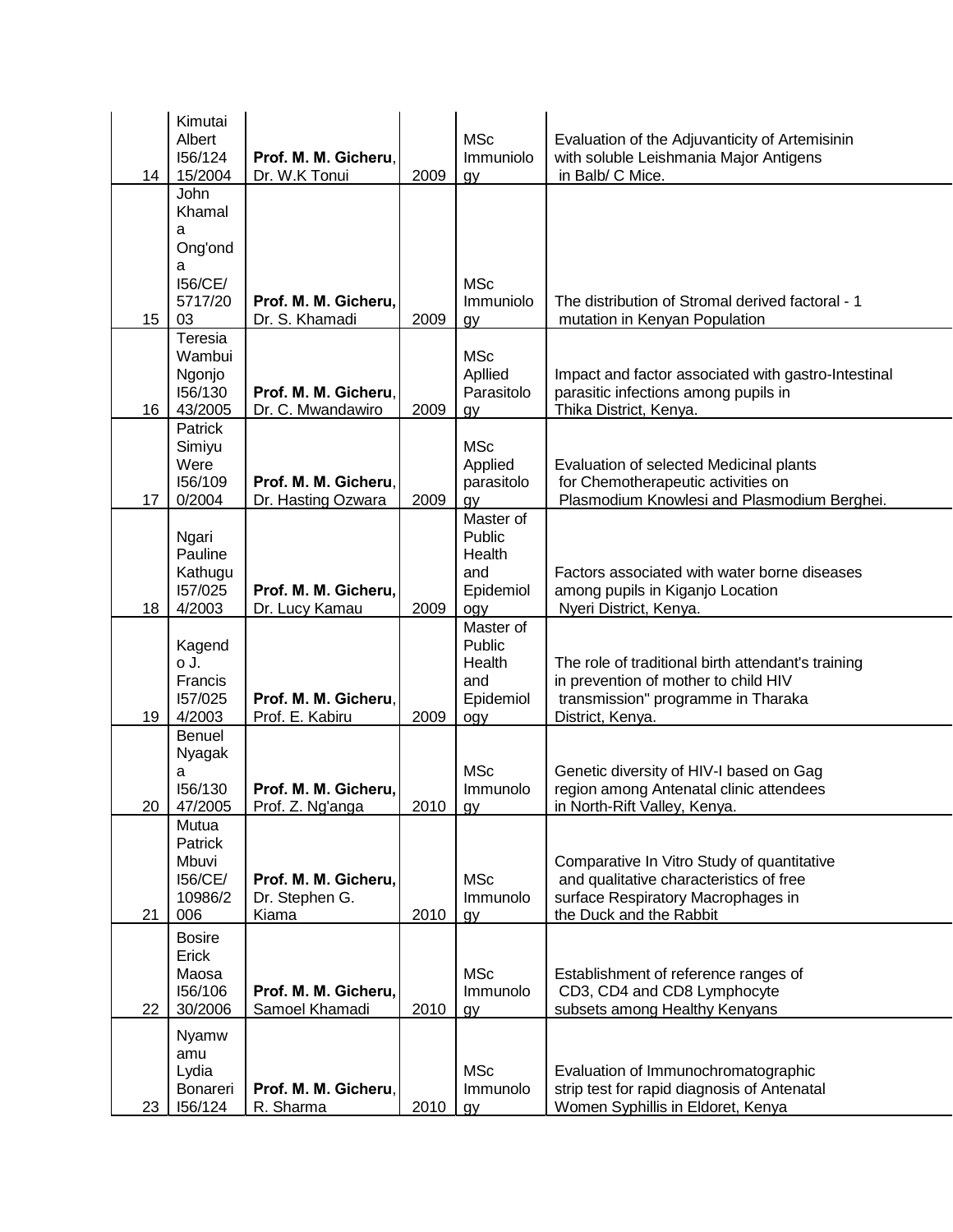|    | 16/2004                   |                                          |      |                        |                                                                                             |
|----|---------------------------|------------------------------------------|------|------------------------|---------------------------------------------------------------------------------------------|
|    |                           |                                          |      |                        |                                                                                             |
|    |                           |                                          |      |                        |                                                                                             |
|    |                           |                                          |      |                        |                                                                                             |
|    | Annah                     |                                          |      |                        |                                                                                             |
|    | Hoka<br>Indetie           |                                          |      | <b>MSc</b>             | Milk progesterone levels as indicators<br>of reproductive deficiencies among dairy          |
|    | 156/573                   | Prof. M. M. Gicheru,                     |      | Immunolo               | cows at Kari and Manera farms in                                                            |
| 24 | 3/2003                    | Prof. Z. Ng'anga                         | 2010 | gy                     | Nakuru District, Kenya.                                                                     |
|    | Isaiah                    |                                          |      |                        | Association between Genotypes at                                                            |
|    | Otieno                    | Prof. M. M. Gicheru,                     |      |                        | Polymorphisms in the Trypanotolerance                                                       |
|    | Obara<br>156/106          | Dr. Morris Agaba,                        |      | <b>MSc</b>             | candidate gene, Arhgap 15 and the                                                           |
| 25 | 29/2006                   | Prof. Stephen<br>Kemp.                   | 2010 | Immunolo<br>gy         | Pathophysiology of Trypanosomiasis<br>associated anaemia.                                   |
|    |                           |                                          |      | Master of              |                                                                                             |
|    | Mwia                      |                                          |      | Public                 |                                                                                             |
|    | Agatha<br><b>Nzou</b>     |                                          |      | Health<br>and          | Demagraphic characteristics and effects of<br>II-health of employees in Public              |
|    | 157/772                   | Prof. M. M. Gicheru.                     |      | Epidemiol              | and Private Sectors: A case of Post bank                                                    |
| 26 | 5/2002                    | Dr. J.A Simbauni                         | 2010 | ogy                    | and Unilever Kenya Limited.                                                                 |
|    | Jonatha<br>n N.           |                                          |      |                        |                                                                                             |
|    | Mwangi                    |                                          |      | Master of              | Factors influencing prevention of Mother to                                                 |
|    | 157/657                   | Prof. M. M. Gicheru,                     |      | Public                 | Child HIV transmission program in Nakuru                                                    |
| 27 | 8/2003                    | Prof. E. W. Kabiru                       | 2010 | Health                 | District, Kenya                                                                             |
|    | Muthini<br>Victor         |                                          |      |                        |                                                                                             |
|    | Sumbi                     |                                          |      |                        |                                                                                             |
|    | 157/OL/1                  |                                          |      | Master of              | Assessment of factor influencing adherence                                                  |
| 28 | 014/200<br>$\overline{4}$ | Prof. M. M. Gicheru<br>Dr. Joyce Mwaniki | 2010 | Public<br>Health       | to Antiretroviral therapy at Nyeri Provincial<br>Hospital in Central Kenya.                 |
|    | Joseph                    |                                          |      |                        |                                                                                             |
|    | W.                        | Prof. M. M. Gicheru,                     |      | <b>MSc</b>             | Evaluation of Laboratory diagnosis of                                                       |
|    | Muita<br>156/752          | Dr. Evan                                 |      | Applied                | malaria of government Health facilities in<br>selected epidemic prone District in           |
| 29 | 9/2002                    | Mathenge, Dr.<br>Kiambo Njagi            | 2010 | parasitolo<br>gy       | Northern and Southern Rift Valley Kenya.                                                    |
|    | Ndombi                    |                                          |      |                        |                                                                                             |
|    | Ε.                        |                                          |      |                        | Cytokine (IL-5, IL-10, IL-13 AND IFN-y)                                                     |
|    | Makuto<br>156/108         | Prof. M. M. Gicheru.                     |      | <b>MSc</b><br>Immunolo | Profiles of School Children infected by<br>Schistosoma Mansomi upon multiple                |
| 30 | 92/2004                   | Dr. Pauline Mwinzi                       | 2011 | gy                     | treatments with Praziquantel.                                                               |
|    | Florenc                   |                                          |      |                        |                                                                                             |
|    | е<br>Wanjiru              |                                          |      |                        |                                                                                             |
|    | Gitahi                    | Prof. M. M. Gicheru,                     |      | Master of              | HIV and AIDS knowledge, attitude, practice                                                  |
|    | 157/111                   | Dr. Wilson A. P                          |      | Public                 | and its effects on performance of ministry                                                  |
| 31 | 33/2004                   | Otengah                                  | 2011 | Health                 | of livestock development staff in Nairobi Kenya.                                            |
|    | Adungo<br>Fedinar         |                                          |      |                        |                                                                                             |
|    | d                         |                                          |      |                        |                                                                                             |
|    | Onyaka                    | Prof. M. M. Gicheru,                     |      | <b>MSc</b>             | Genotyping of Human Immunodeficiency                                                        |
| 32 | sit<br>156/106            | Dr. Samoel A.<br>Khamadi                 | 2011 | Immunolo<br>gy         | Virus Type - 1 in relation to antiretroviral<br>drug resistance in Western Province, Kenya. |
|    |                           |                                          |      |                        |                                                                                             |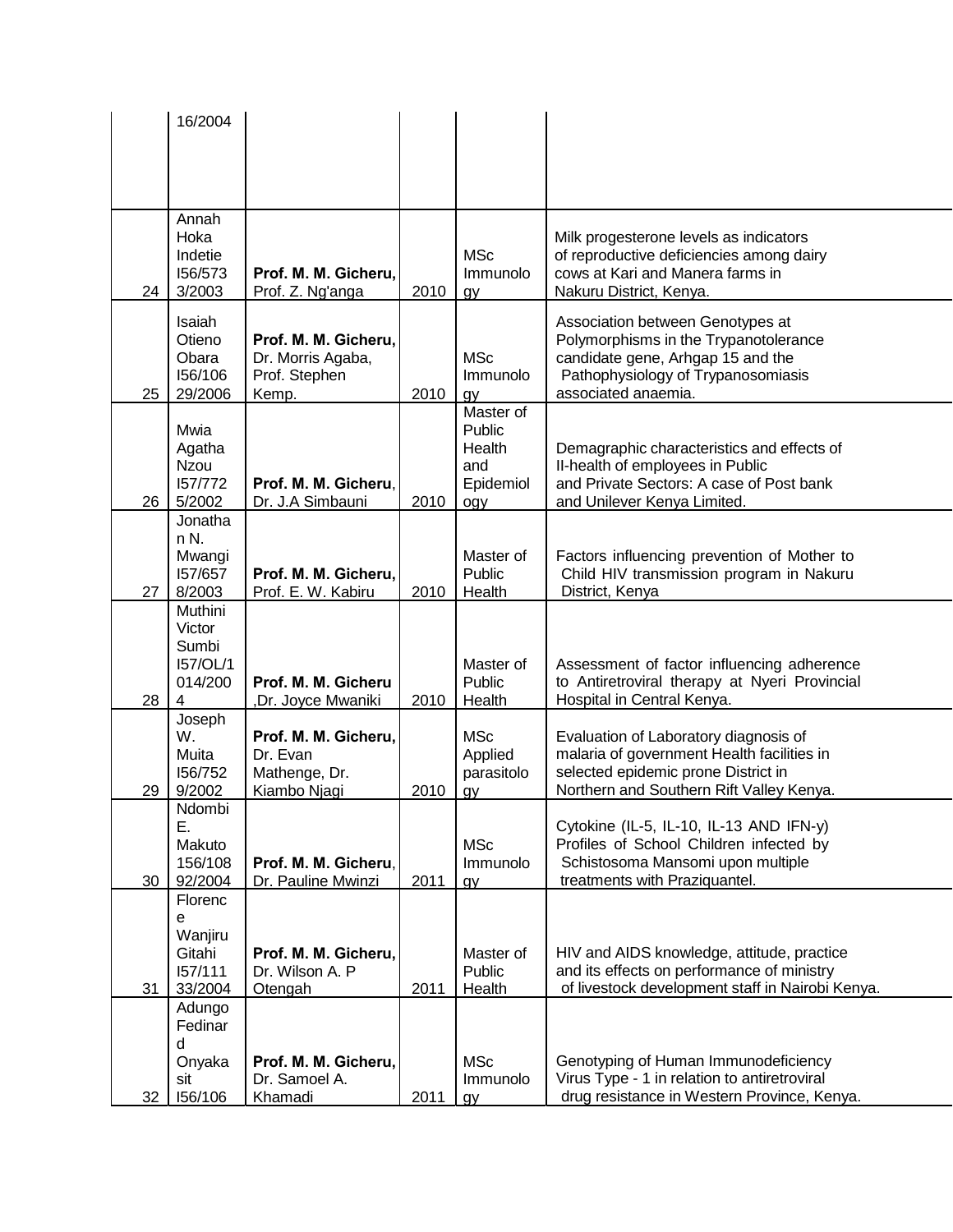|    | 03/2006            |                                     |      |                |                                                                                               |
|----|--------------------|-------------------------------------|------|----------------|-----------------------------------------------------------------------------------------------|
|    |                    |                                     |      |                |                                                                                               |
|    |                    |                                     |      |                |                                                                                               |
|    |                    |                                     |      |                |                                                                                               |
|    | Joel O.            |                                     |      |                |                                                                                               |
|    | Khobon             |                                     |      |                |                                                                                               |
|    | do                 |                                     |      | <b>MSc</b>     | Prevalence of Pediatric HIV and AIDS in                                                       |
|    | 156/109            | Prof. M. M. Gicheru,                |      | Immunolo       | Nairobi and its Implications for Prevention of Mother                                         |
| 33 | 99/2004            | Dr. Khamadi                         | 2011 | gy             | to Child Transmission                                                                         |
|    | Martin J.          |                                     | 2011 | <b>MSc</b>     | HIV -1 Subtypes and Coreceptor usage in                                                       |
| 34 | Muriuki<br>156/112 | Prof. M. M. Gicheru,<br>Dr. Khamadi |      | Immunolo       | population from Northern Kenya.                                                               |
|    | 55/2004            |                                     |      | gy             |                                                                                               |
|    |                    |                                     |      |                |                                                                                               |
|    |                    | Prof M.M. Gicheru                   |      |                |                                                                                               |
|    |                    | Prof.Zipporah                       |      | <b>MSC</b>     | The antiretroviral drugs toxicity and immune status                                           |
|    | Namu J.            | nganga                              |      | Immunolo       | of HIV patients attending Runyenjes comprehensive                                             |
| 35 | samuel             |                                     | 2011 | gy             | care centre, Embu, Kenya                                                                      |
|    |                    |                                     |      | <b>MSC</b>     |                                                                                               |
|    | Muriuki            | Prof. M. M. Gicheru,                |      | Immunolo       |                                                                                               |
|    | В,                 | Dr. Khamadi                         |      | gy             | Prevalence of hepatitis B and C viral co-infection                                            |
| 36 | Mukami             |                                     | 2012 |                | among HIV-1 infected persons in Nairobi, Kenya                                                |
|    |                    |                                     |      | <b>MSC</b>     |                                                                                               |
| 37 | Irene W.           | Prof. M. M. Gicheru,<br>Dr. Khamadi |      | Immunolo       | Genetic polymorphism of interleukin-1 receptor<br>antagonist (IL1 RA) gene among HIV infected |
|    | Mutheca            |                                     | 2012 | gy             | and Non-Infected individuals in Nairobi                                                       |
|    |                    |                                     |      | <b>MSC</b>     |                                                                                               |
|    | Kanyi              | Prof. M. M. Gicheru,                |      | Immunolo       | Immune responses to cryptosporidium species                                                   |
|    | Henry              | Dr. Jane wanyiri                    | 2012 | gy             | in HIV/AIDS infected adults attending                                                         |
| 38 | Muriuki            |                                     |      |                | Kenyatta national Hospital, Nairobi, Kenya                                                    |
|    |                    | <b>Prof Michael</b>                 |      |                |                                                                                               |
|    |                    | Gicheru                             |      |                | Assessment of Knowledge on factors contributing                                               |
|    | Peter N.           | Prof. Zipporah                      |      |                | to highland malaria outbreak in Gucha District and                                            |
| 39 | Ondari             | Nganga                              | 2012 | <b>MPHE</b>    | available preventive and control measures Food                                                |
|    |                    |                                     |      |                | safety knowledge and practices among actors in beef                                           |
|    | Peter M.           | Prof Gicheru M.M.                   |      |                | chain with reference to Rift Valley fever out break in                                        |
| 40 | kioko              | Dr Kitala                           | 2012 | <b>MPH</b>     | maragua District, Kenya<br>Evaluation of malaria transmission intensity                       |
|    |                    |                                     |      | <b>MSC</b>     | antibody responses to Plasmodium<br>using                                                     |
|    | Shehu              |                                     |      | Immunolo       | falciparum merozoite surface protein-119                                                      |
|    | S.                 | Prof M.M. Gicheru,                  |      | gу             | after vector control in Western Kenya                                                         |
| 41 | Awandu             | Dr Simon Kariuki                    | 2012 |                |                                                                                               |
|    |                    |                                     |      | <b>MSC</b>     | Seasonal variation in infections of Anopheles                                                 |
|    |                    |                                     |      | Applied        | Gambie Mosquitoes with plasmodium oocysts                                                     |
| 42 | Orucho<br>v. Obino | Dr lucy kamau<br>Prof. M.M.Gicheru  | 2013 | Parasitolo     | and it effect on Highland malaria in Kisii Town<br>and it surroundings                        |
|    |                    |                                     |      | gy             | Utilization of knowledge on prevention of mother                                              |
|    | Simon              | Dr Okello Agina                     |      |                | to child transmission of hiv among pregnant women                                             |
| 43 | K. Kiura           | Prof Gicheru M.M.                   | 2013 | <b>MPH</b>     | attending selected health facilities in Embu District                                         |
|    | Mungiria           | Prof Gicheru M.M.                   |      | <b>MSC</b>     | Impact of child malnutrition on IgG antibody response                                         |
|    | J.                 | Dr David Mburu                      |      | <b>Immunol</b> | to                                                                                            |
| 44 | Nthinga            | Dr mburugu M. P                     | 2014 | ogyu           | Plasmodium Falciparum infectrions at Ishiara Hospital                                         |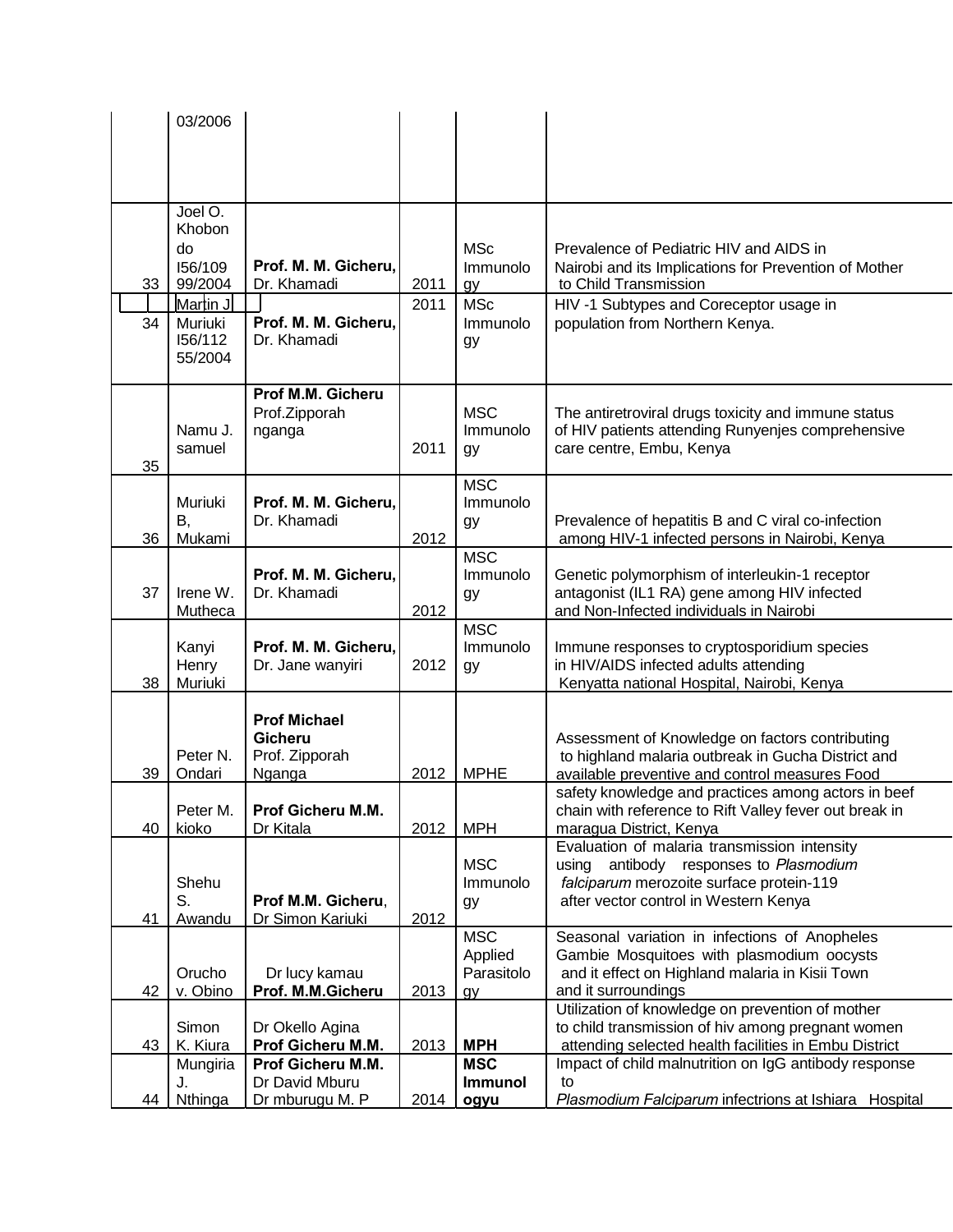|    |              |                          |      |                              | Embu Country, Kenya                                                                                |
|----|--------------|--------------------------|------|------------------------------|----------------------------------------------------------------------------------------------------|
|    | Joycely      | <b>Prof Gicheru M.M.</b> |      |                              |                                                                                                    |
|    | ne<br>Ndinda | Dr Hezron<br>Wesonga     |      | <b>MSC</b><br><b>Immunol</b> | Efficacy of convectional and modified contagious<br>bovine pleuropneumonia T 1 44 vaccines sixteen |
| 45 | Muinde       |                          | 2014 | ogyu                         | months post vaccination                                                                            |
|    |              |                          |      | <b>MSC</b>                   | Disease Progression and immune response in                                                         |
|    | Samuel       | Prof. Gicheru M. M.      |      | <b>Immunol</b>               | F <sub>1</sub> cross-breed between BALB/c and Swiss albino                                         |
| 46 | G. kiige     | Dr. Dr Anjili C          | 2014 | ogy                          | mice infected with Leishmania major                                                                |

#### *iii. Ongoings Supervision*

- a) John Mathenge- reg no. PhD
- b) Benedict Mwenji reg No I84/15149/2004.- PD
- c) Rose munene reg no I84/25375/2011. PhD
- d) Jane mugwe Reg no. PhD
- e) Elizabeth Ambani Reg no. p97/11066/08- PhD.
- f) Elephas munene Reg No. I56/CE/11326/2004 MSC
- g) Muloro reg no I56/22804/2011- MSC
- h) Kipsang Bett MSC
- i) Mwangi Jamleck Ndungu reg no I56/Ce/10952/2006- MSc
- j) Omoyundo Mulati reg no. P150/20960/2010- MSC
- k) Jane Karegi reg no. I56/12271/2009-- MSc
- l) Paul Ndungu Reg no. I56/CE/14166/2009- MSc
- m) Njuguna Jeniffer Reg no. I56/CE/21212/2010
- n) Dinah kwamboka reg no. I 56/ CE/ 11988/2007- MSC
- o) Rachel mwangi mbaire Reg no. I56/CE/1170/2007
- p) Peter Leposo MSc Reg no. I56/10623/06- MSc
- q) Otieno Domic Odula Reg. I56/ CE/11508/2008 -MSc
- r) Chris Mbae Reg no. I56/CE/12418/2004- MSc
- s) Lutere Lucy Mwari Reg no. I56/CE/22008/2010 t)
- Njuki Justin reg no. I56/Ce/14159/09- MSc
- u) Miriam L. okiyo Reg no. I56/11500/04- MSc
- v) Rose Chemtai Ngetich reg no. I56/14155/09- MSc

## *7 CONFERENCES/SEMINARS/ WORKSHOPS*  **a) Participation in Workshops/ conferences**

- i. **Michael Gicheru**, Epidemiological aspects of HIV/AIDS. **Kenyatta University, 3 rd August, 2006.** HIV and AIDS Awareness Workshop
- ii. **Michael M. Gicheru**, Overview of HIV and AIDS. HIV and AIDS mainstreaming workshop.**4 th April, 2007** Utalii Hotel, Nairobi. School of Pure and applied Sciences, Kenyatta University.
- **iii. Michael M. Gicheru**. HIV and AIDS pandemic. Workshop for mainstreaming of HIV/AIDS in the faculty of Science Programmes. **Jomo Kenyatta university of of Agriculture and technology 24th April 2007**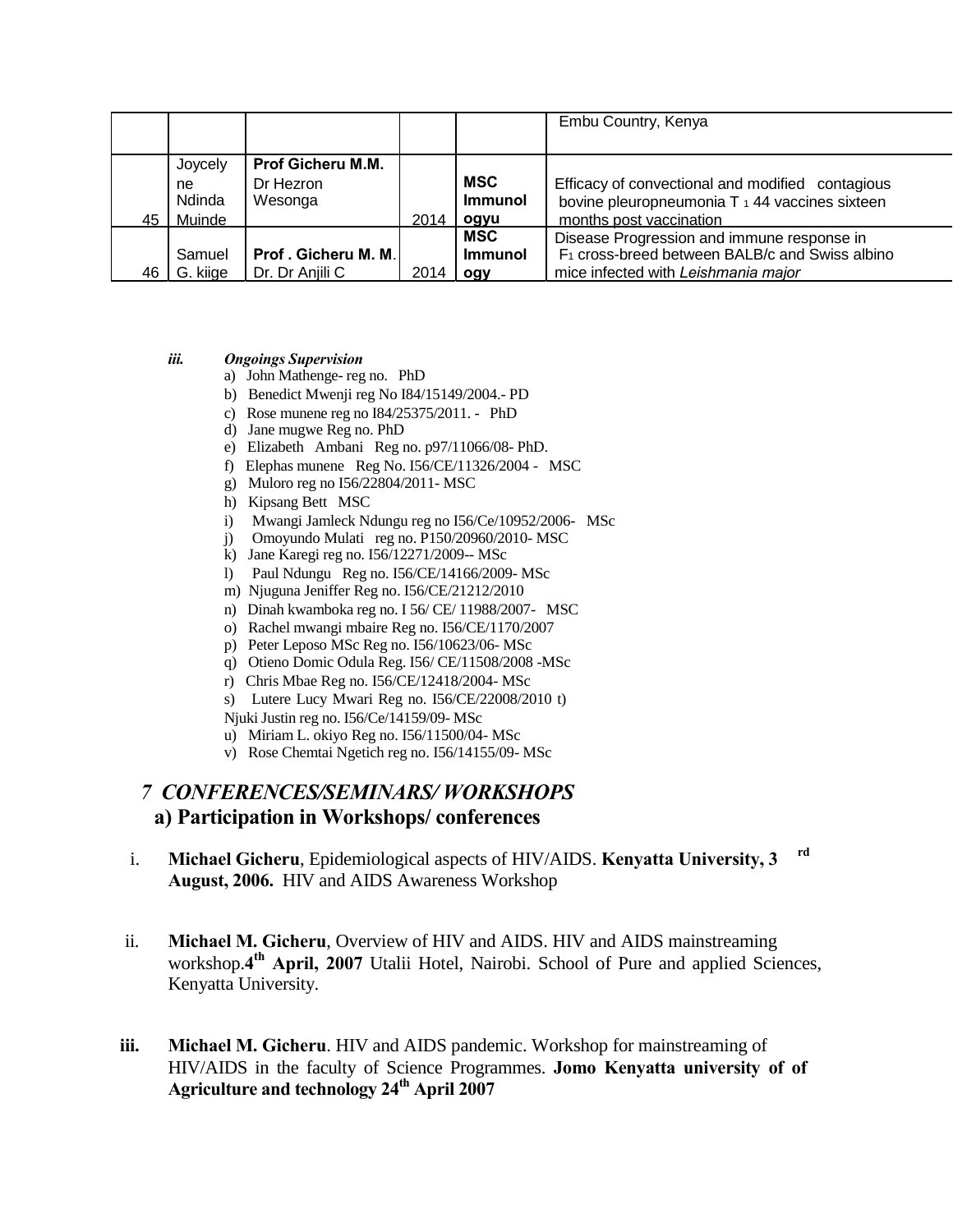- **iv.** Michael M. Gicheru **Overview of HIV and AIDS.** Workshop for mainstreaming of HIV/AIDS in the faculty of Engineering. **Jomo Kenyatta university of Agriculture and technology 26th April 2007**
- **v. Michael Gicheru.** Mainstreaming of HIV and AIDS in University curriculum. School of Pure and Applied Sciences, Kenyatta university, One day workshop **17th November 2007 AVU hall Kenyatta university**
- **vi. Michael Gicheru.** Teaching of Animal Health in Kenyatta university**.** Formulation of standards for Undergraduate Animal health and Veterinary related courses, a workshop organized by Kenya Vet etrinary board Technical committee on veterinary Education Quality Assurance, KCB Training College Karen Nairobi**, 4-5 th November 2010**
- **vii. Michael Gicheru.** Immunobiology of leishmaniasis**.** Workshop on immunobiology of Major tropical parasitic Diseases held at institute of primate research. **March 7-18, 2011**
- **viii. Michael Gicheru.** Next generation sequencing at applied Biosystems- part of Life Technologies**, ILRI 1st November 2011**
- **ix. Michael Gicheru,** World day of Immunology , Kenya Society of immunology, Kenya University Students Business Centre **2th April 2012**
- **x. Michael Gicheru**, Ist KSI symposium. Immunology in East Africa, **KEMRI 24th -25th May 2012**

## **b) Presentation of papers at academic and professional conferences/ exhibitions**

- i. Mwangi, E., **Gicheru, M.M**. and Stevenson, P. (1991). Studies of trypanosomiasis and helminthiasis in sheep and goats in Ngurumani, South West Kenya. Nineth Scientific workshop: Small ruminant collaborative Research Support Programme (SR-CRSP), Kenya.
- ii. **Gicheru, M.M**.and Olobo, J.O., (1994). Visceral leishmaniasis in vervet monkeys: Immunological responses during asymptomatic infection 2nd. African immunology conference of the federation of African Immunological Society (FAIS).PP. 31 a. **Nairobi,** Kenya.
- iii. **Gicheru, M.M.** Olobo, J.o and Anjili ,C. (1997) Heterologous protection by Leishmania donovani for Leishmania Major infections in vervet monkey model. 3rd Federation of African Immunological Society Congress (FAIS) 9th Biennial South African immunology Society Congress (SAIS) 4th South African Society for Free Radical Research Congress (SASFRR) Allergy Society of South African Symposium (AllSa). **9-13th March1997**; Arthurs Seat Hotel, Cape Town, **South Africa**.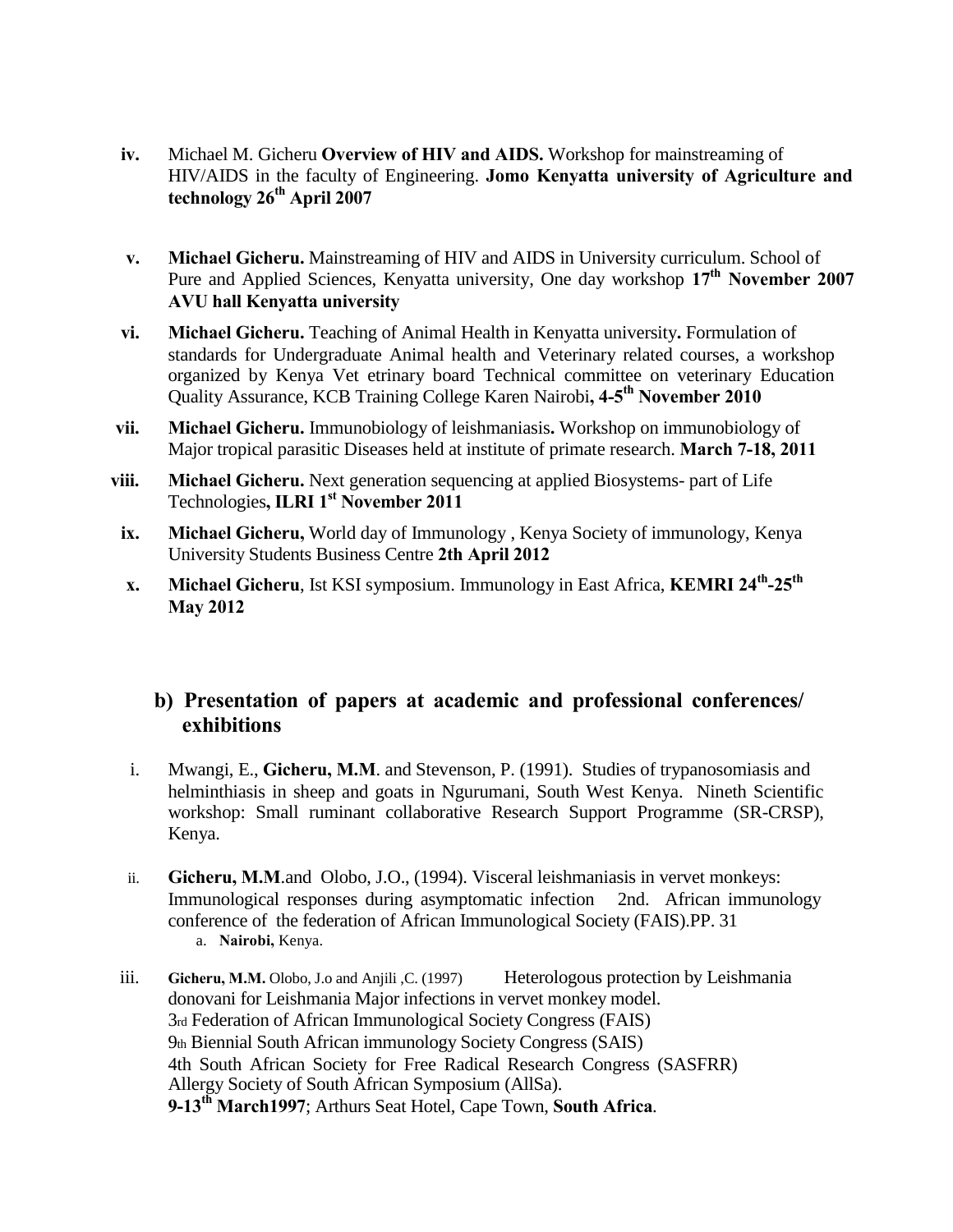- **iv. Michael M. Gicheru** ,. Moses Otsyula , Vineet N. KewalRamani , Paul Spearman, David C. Montefiori **(1998).** Characterization of neutralizing antibody in African green monkeys naturally infected with Simian immunodeficiency virus (SIVagm). 19<sup>th</sup> African Health Sciences Congress incorporating !6<sup>th</sup> Annual Joint Scientific Conference With Symposium on Africa Health Priorities of the 21<sup>st</sup> Century. 14 -18 April 1988 Arusha International Conference Centre( AICC), Arusha **Tanzania**.
- v. **Michael Gicheru** , Moses otsyula. Paul Spearman, Barney Graham David Montefiori (**1988**). African green monkeys: Neutralizing antibody responses in African green monkeys naturally infected with Simianimmunodeficiency virus (SIVagm) 2nd National HIV/AIDS/STD conference. **28th -30th Oct. 1988**. **Nairobi** Kenya.
- vi. **Gicheru, M.M**., Olobo, J.O., Anjili,C. **1999**.Cross-protection between leishmania species in vervet monkey model for leishmaniasis.. Common Wealth Veterinary Association/ Kenya Veterinary Association Joint Regional meeting for East, Central, and Southern African. Nairobi, Kenya 20<sup>th</sup>-23<sup>rd</sup> April 1999.
- vii. **Gicheru, M.M**., Hedgren, P.O., Nordstrom, S and Ogwang- Odhiambo, P.A., **1999**. Ectoparasite communities of rodents in savanna and farmland in Nguruman, south western Kenya. PhD. Course in tropical insect Ecology , **ICIPE** ,, 23 January-11Feb.
- viii. **Gicheru, M.M**., Olobo, J.O., Anjili, C. O., Orago, S.S., Modabber , F., Scott, P. Vaccination of vervet monkeys with killed Leishmania major and recombinant human IL-12 as an adjuvant. Immunology 2000 Seattle, Washington USA **May 12-16, 2000**. .The FASEB Journal 14. Abstract No. 42.19.
- ix. **Gicheru , M. M**., Olobo, J.O., Anjili, C.O., . Cross protection of *Leishmania donovani*  for *Leishmania major* in a vervet monkey model of Leishmaniasis. Woods Hole ImmunoParasitology Conference, Marine biological Laboratory Woods Hole, MA **. April 16-19, 2000**.Absract No.48
- x. **Gicheru , M. M**., Olobo, J.O., Anjili, C.O.,Scott, P. 2001.Clinical immunological profiles of Leishmania infected vervet monkeys. World Leish 2.. **May 20-24, 2001**. Crete, Greece . Abstract No. 140.
- xi. Masina , S., **Gicheru, M**., Roggero, M., Rafati, S., Demontz, S., Fasel, N. Immunogenecity and protective capacity of Histone H1 against Leishmaniasis. World Leish 2.. **May 20-24, 2001**. Crete, Greece . Abstract No. 50.
- xii. Audry, P., **Gicheru, M**., Olobo, J., Scot, P. Consideration in development of Leishmania vaccines. Report on the forth TDR/IDRI meeting on second Generation Vaccine against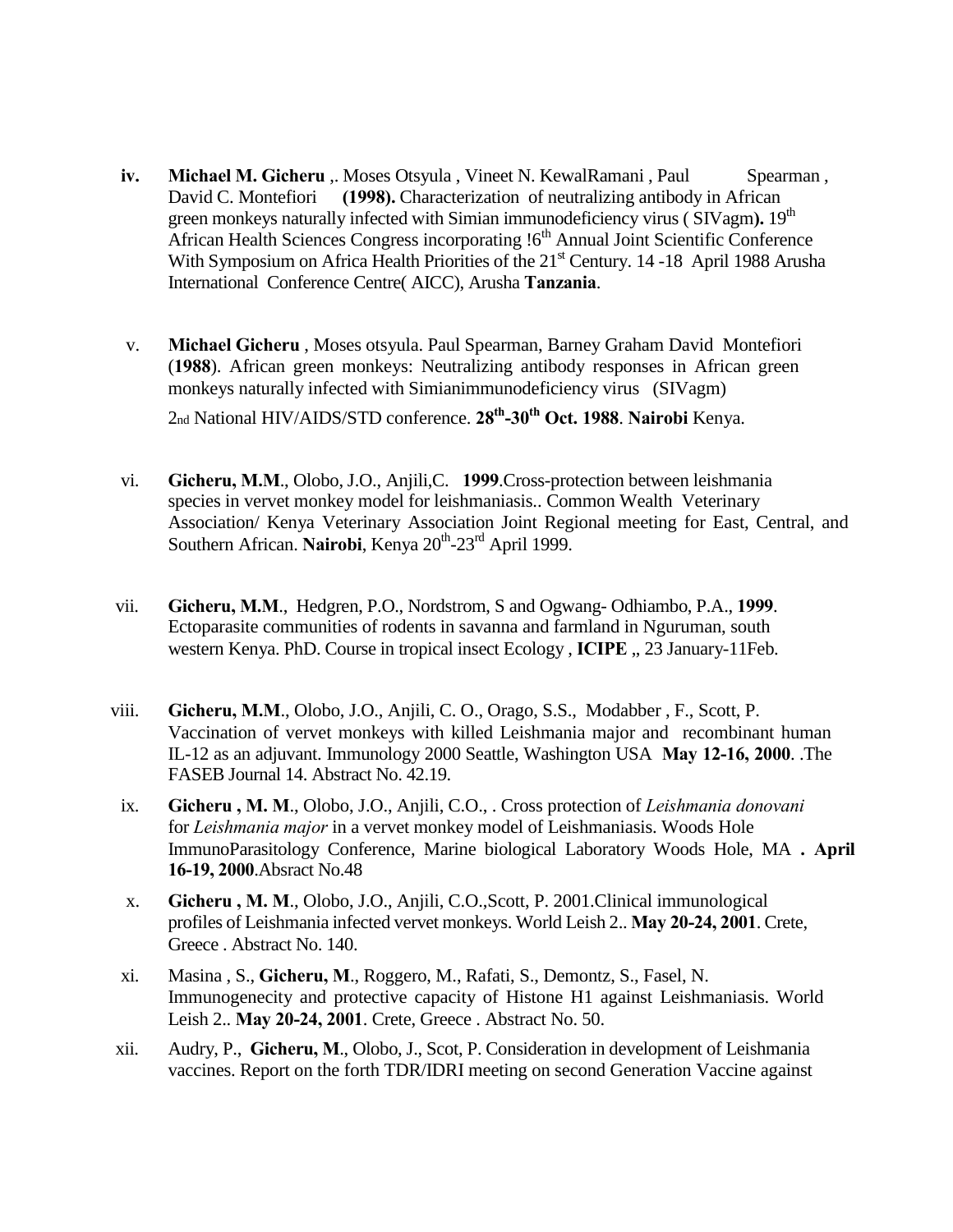Leishmaniasis, **May 1-3, 2001,** Merida, Yucatan, Mexico. Universisidad Autonoma de Yucatan,

- xiii. Masina , S., **Gicheru, M**., Roggero, M., Rafati, S., Demontz, S., Fasel, N. Immunogenecity and protective capacity of Histone H1 against Leishmaniasis Report on the forth TDR/IDRI meeting on second Generation Vaccine against Leishmaniasis, **May 1-3, 2001,** Merida, Yucatan, Mexico.Universisidad Autonoma de Yucatan,
- **xiv. Gicheru, M.M**., Orago ,S.S, Olobo, J., Scot, P. Clinical immunological profiles of Leishmania infected vervet monkeys. Kenyatta University, Depatment of Zoology. 7<sup>th</sup> Annual Post graduate Scientific conference. 7<sup>th</sup>-9<sup>th</sup> August 2001,, Science Complex, **Kenyatta University, Kenya.**
- xv. Masina , S., **Gicheru, M**., S., Demontz, S., Fasel, NProtection against cutaneous leishmaniasis in vervet monkey with the histone H1 antigen.Sixth Annual Woods Hole Immunoparasitology conference.,**April 28th- May 1st 2002**. marine Biological Laboratory Woods Hole Massachusetts.Abstract No. 51.
- xvi. Mwenda, J. M. , **M. Gicheru** and I. O. Farah, 2003. Overview of Primate facilities at the institute of Primate Research (IPR), Kenya and experience with different adjuvants in primate vaccination. 23<sup>rd</sup> -26<sup>th</sup> June, 2003. "14<sup>th</sup> Meeting on adjuvant currently in/ close to human clinical trials"" WHO/ TDR- Foundation Merieux, Annecy France.
- **xvii. Gicheru M M**, and Farah I O, Role of non human primates in Biomedical Research. Fourth Workshop on South-South Collaboration and Application of molecular Biology Techniques in Tropical Diseases. Accra , Ghana: **17th -21st August 2004.**
- xviii. Machariah C, Bourdichon A, and **Gicheru MM**, .Efficacy of Trypan, adiminazene based drug as antileishmania agent. 25<sup>th</sup> African Health Sciences Congress. October 4-8<sup>th</sup> **2004**, Intercontinental Hotel, Nairobi, Kenya. Abstract No.B/043/04
	- xix. Jane N, Mugwe, **Michael Gicheru**, Zipporah Nganga.. The effects of antiretroviral drugs on CD\$ cells and viral loads in HIV positive patients attending Nakuru General hospitals, Kenya.Reproductive health and HIV/AIDS international conference., **10th -12th April 2007**, Kenya institute of Education, Nairobi
	- **xx.** Muli,J.M., Macharia,J.C., Kariuki,T.M.and **Gicheru,M.M**. .Evaluation of Clamette Guerin, Montanide incomplete aseptic and aluminium hydroxide as adjuvants for leishmania vaccine in BALB/c mice. Moving research to wealth creation. **1st Kenyatta University Research conference,. 28th -30th April 2009.**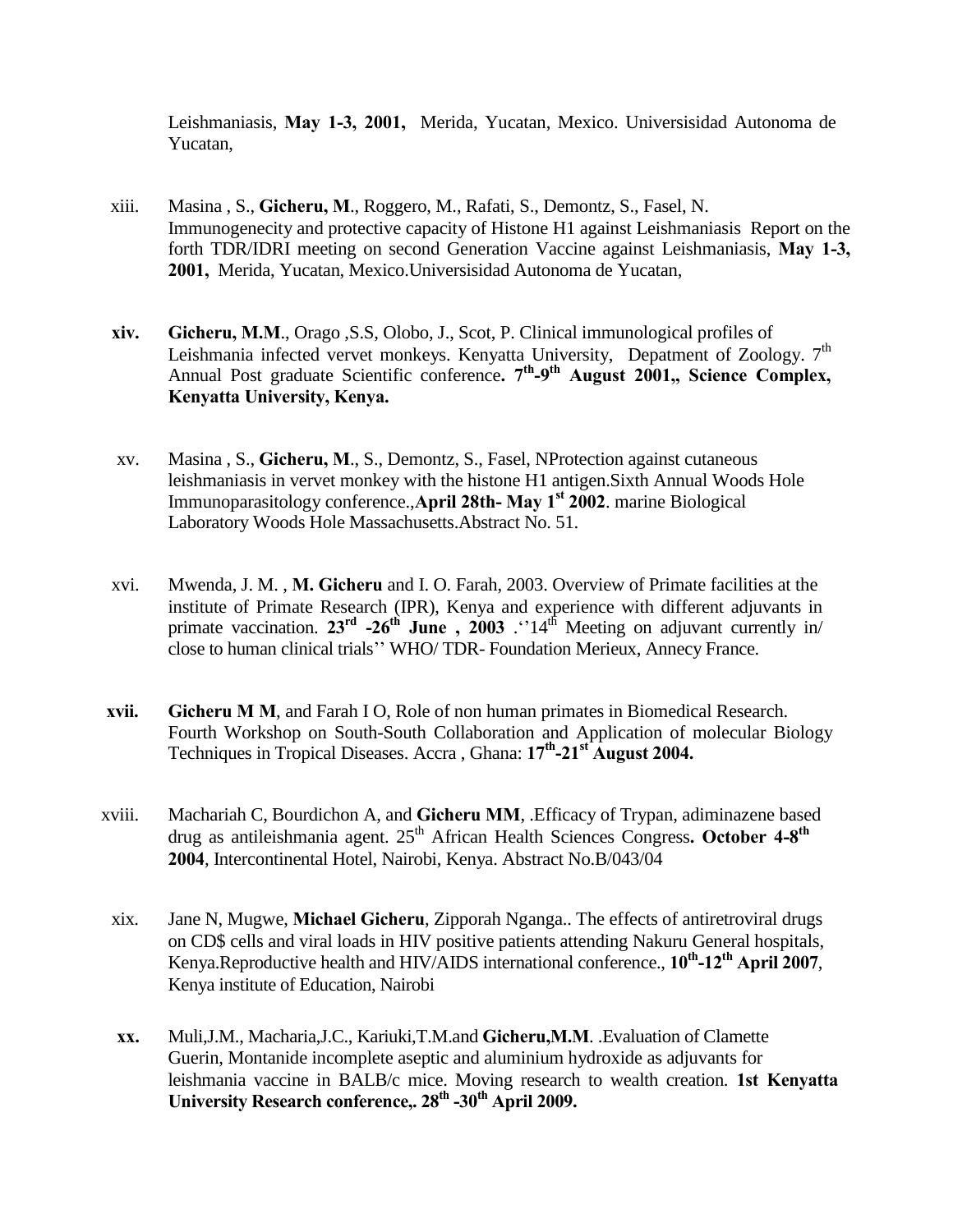- xxi. BarasaM., Kagasi, A.E., Ozwara, H.S., and **GicheruM.M**. Characterization of placental malaria in Olive baboons infected with *Plasmodium knowlesi* h strain. Moving research to wealth creation. **1st Kenyatta University Research conference,. 28th -30th April 2009.**
- xxii. Kokwaro E.D, **Gicheru, M.M**, Okoth, S. Kariuki, F. and Ogingo D. improving food security and human health through integration of organic manure and medicinal plants into rice paddies in Ahero, Kenya. NCST  $1<sup>st</sup>$  National science and Technology, Conference, KICC, Nairobi, Kenya,**7-10 April 2011**,
- xxiii. **Gicheru, M.M**., Suba,H., Muriuki, M., Ndungu, J. . Tungiasis as riskifactor for HIV/AIDs in economically disadvantaged communities in, Muranga, North, NCST The first national Science, technology and innovation week, KICC, **7 th -11 May 2012**
- xxiv. Ngonga G.O**., Gicheru, M.M.,** Oduor,M., Vurule, J.J. Influence of ABO/Rh Blood group phenotypes on immunosurveillance to Plasmodium falciparum malaria in children 1- 10yearsin Kisumu Town, Kenya. 1<sup>st</sup> KSI symposium-Immunology in East Africa. **KEMRI, Nairobi, Kenya, 24-25th May 2012**,
- xxv. **Injera W.**E., **Gicheru,M.M**., Kabiru,E.W., Githure ,J.I. AgMuc1/IL-12cDNA Co Immunization Enhance Mosquitocidal Immune response.  $1<sup>st</sup>$  KSI symposium-Immunology in East Africa. **KEMRI, Nairobi, Kenya, 24-25th May 2012**
- xxvi. Khamala O.J., **Gicheru,M.M.,** Khamdi S.A., Likhako F.L. Occurrence of stromal derived Factor -1 Polymorphism in Kenyan population: A solution or problem to HIV
- xxvii. spread. 1st KSI symposium-Immunology in East Africa. **KEMRI, Nairobi, Kenya, 24- 25th May 2012**
- xxviii. Namu, S.J., **Gicheru, M.M**., Nganga, ZW. The antiretroviral drug toxicity and immune status of HIV patients attending Runyenjes comprehensive care centre, Embu, Kenya. 1<sup>st</sup> KSI symposium-Immunology in East Africa. **KEMRI, Nairobi, Kenya, 24-25th May 2012**
- **xxix. Gicheru Michael**, Bosire Eric and khamadi .Establishment of reference ranges of CD4, CD4 and CD8 lymphocytes subsets among Health kenyans, Abstract no. KSI048.19<sup>th</sup> international Scientific conference, basic and Clinical research for improved health, **Southern Sun, Mayfair, Nairobi, Kenya. 11-13th September 2013**
- **xxx.** Joshua M. Mutiso, John C. macharia, Mustafa Barsa, Evan Tarcha, AlainBourdichon and **Michael Gicheru**. Invitro and invivo antileishmanial efficacy of a combination therapy of diminazene ands artesunate against Leishmania donovani in BALB/c mice, Abstract no. DDPP43.19<sup>th</sup> international Scientific conference, basic and Clinical research for improved health, **Southern Sun, Mayfair, Nairobi, Kenya. 11-13th September 2013**

### **c) Convening and coordinating conferences/ workshops**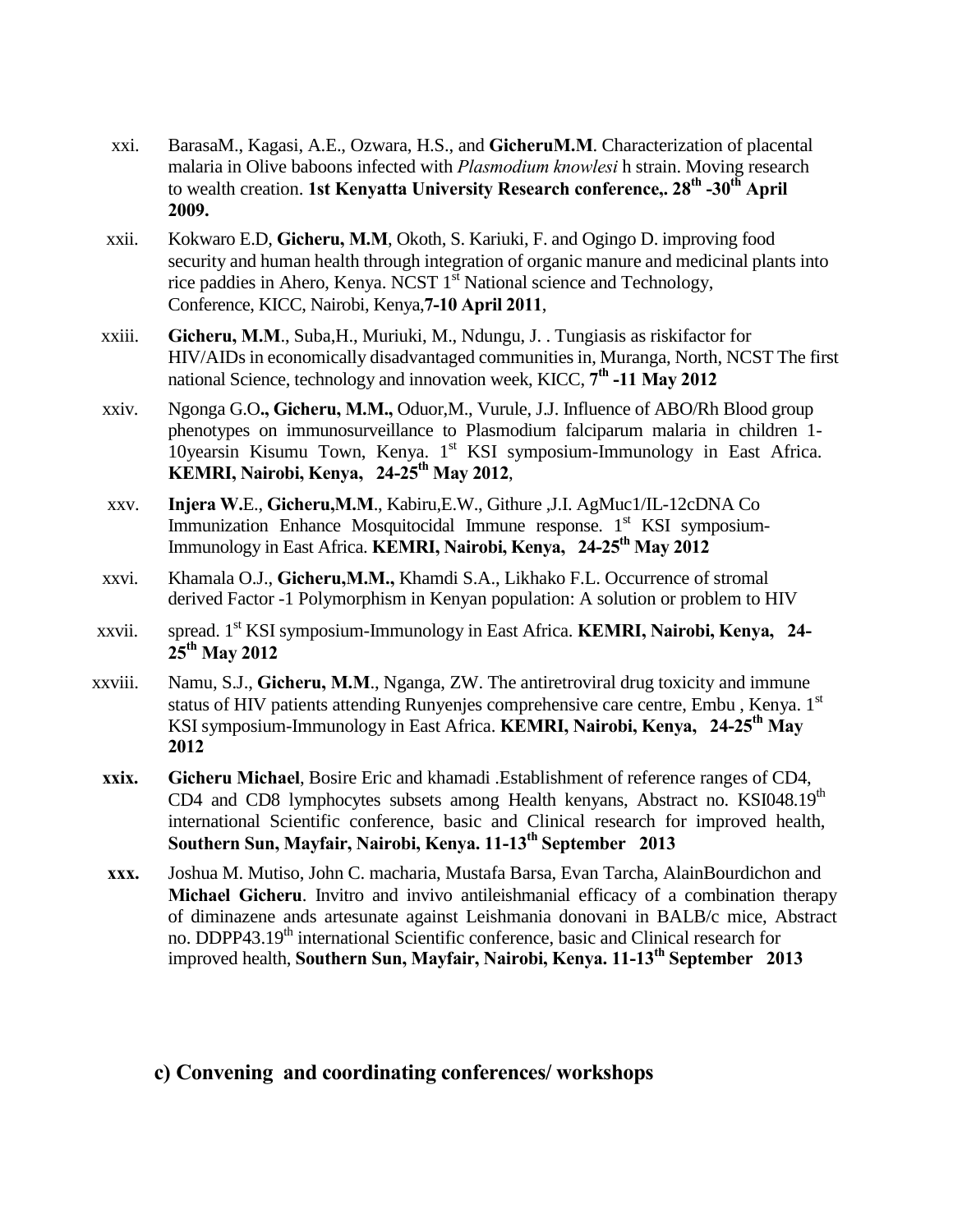- **i. Michael Gicheru.** International Training workshop on Ethical considerations and Biomedical use of Non human primates for Research in Tropical diseases. Institute of Primate Research, National museums of Kenya**. 18th -27th June 2007**
- **ii. Michael Gicheru.** Immunobiology of leishmaniasis**.** Workshop on immunobiology of Major tropical parasitic Diseases held at institute of primate research. **March 7-18, 2011**
- **iii. Michael Gicheru,** World day of Immunology , Kenya Society of immunology, Kenya University Students, Kenyatta University student Business Centre **2th April 2012**
- **iv. Michael Gicheru**, Ist Kenya Society for Immunology symposium. Immunology in East Africa, **KEMRI 24th -25th May 2012**

### *8.0 RESEARCH AND PUBLICATIONS*

### **a) Local journal/ Kenya**

- i. **Gicheru, M.M.** (**1990**) A partial comparative study of physical characteristics of thermostable antigens of hydatid cyst fluid (intermediate stage of of echinococcus granulosus ) and fluid from cyst of Taenia hydatigena (cysticercus tenuicollis). Msc Thesis; University of Nairobi.
- **ii. Gicheru, M. M**. Vervet monkey model for Leishmaniasis: Characterization, protective immunity and Vaccination against *Leishmania major* infection. Ph.D. Thesis Kenyatta University, **April**, **2002.**
- iii. P Aloo-Obudho, M**.M. Gicheru**, P.O. Okemo, B.M. mwangi, P.K. Mbugwa, J.a. Simauni. 2005.Proceedings of 1<sup>st</sup> National Biological conference. 2-5<sup>th</sup> August 2005, Department of Biological sciences, Kenyatta university.
- iv. Yole dorcas, S., Shamala Kenedy,T, KioKithome, **Gicheru M. M., (2007).** Studies on interaction of schistosoma mansoni and leishmania major in experimentally infected BALB/c mice.**African Journal of health sciences**, **14**: 80-85
- v. Ngonjo, T.W., KiharaJ.H., GicheruM., Njenga,S.M., Mwandawiro C.W. (2012). Prevalence and intensity of of intestinal parsites in school age children in Thika District.African Journal of health Sciences, **21**(3-4):153-160

vi.

### **b) International journals**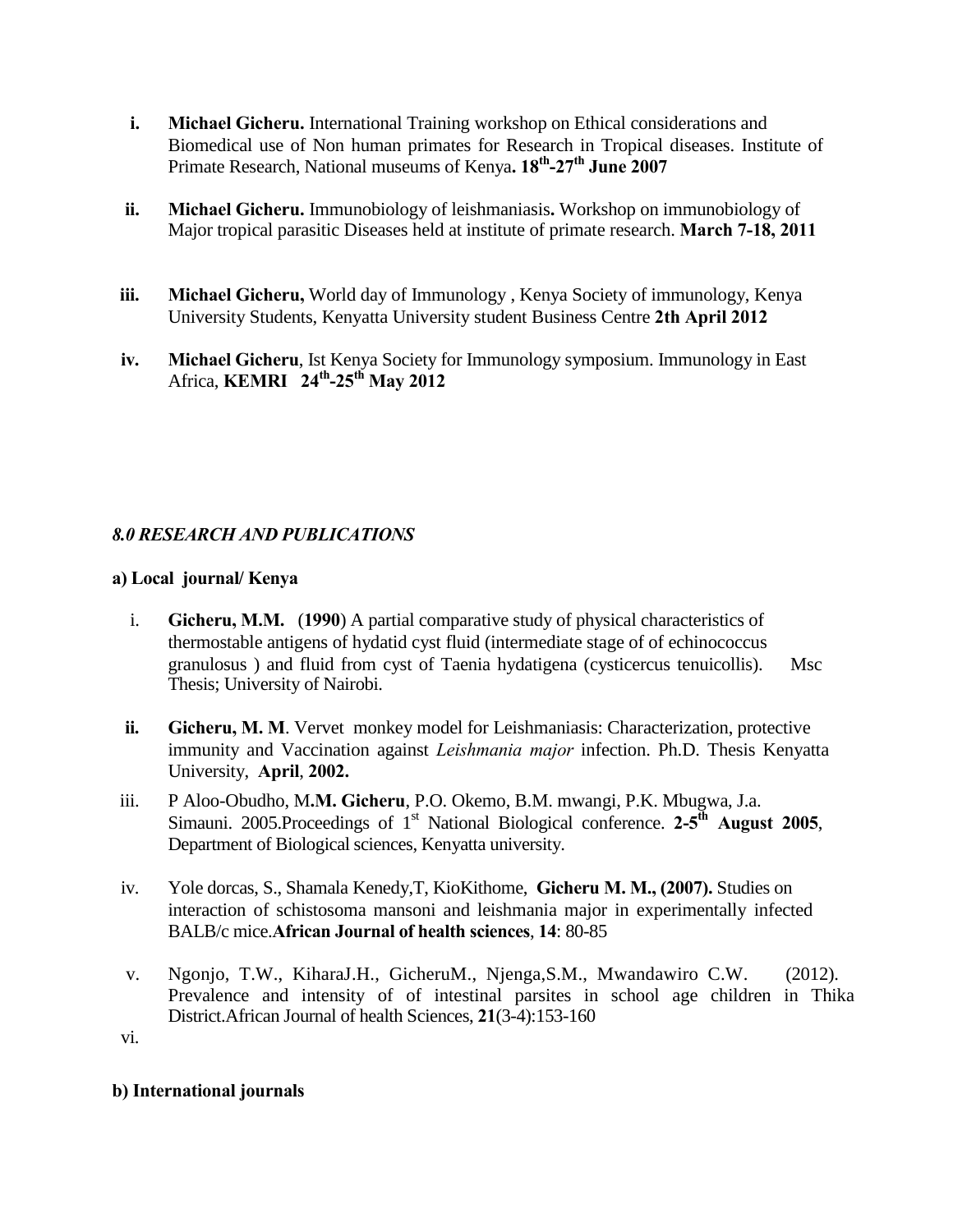- 1. **Gicheru, M.M**. and Olobo, J.O. (**1994**). Evaluation of recombinant GP63 , the major Leishmania surface glycoprotein, as a diagnostic molecule for Leishmaniasis in vervet monkeys. Acta Tropica 58: 345-8.
- 2. **Gicheru, M.M**., Olobo, J.O., Kariuki,T.M., Adhiambo, C., (**1995**). Visceral leishmaniasis in vervet monkeys: Immunological responses during asymtomatic infections. Scand. J. Immunoly,41: 202 - 208
- 3. Olobo, J.O., Anjili, C.O., **Gicheru, M.M.**, Githure, J. I., Mbati, P.A., Koech, A.K., Kariuki, T.M., McMaster., W.R., (**1995**). Vaccination of vervet monkeys against cutaneous leishmaniasis using leishmania "major surface glycoprotein" (gp 63). Vet. Parasiotoly.60: 199 - 212.
- 4. Stevenson , P., Jones, K.R., **Gicheru, M.M.**, Mwangi, E.K., (**1995**). Comparison of Isometamedium chloride and homidium chloride as prophylactic drugs for trypanosomiasis in cattle at Ngurumani, kenya. Acta Tropica. 59: 77 - 84.
- 5. **Gicheru, M.M**., Olobo, J.O., and Anjili, C.O.(**1997**) Heterologous protection by Leishmania donovani for Leishmania Major infections in vervet monkey model., Experimental Parasitology. 85, 109-116
- 6. **Gicheru**, **M.M**,. Otsyula M, Spearman, P. Graham B.S, Miller C, Robison H.L. Haigwood , N. L., . Montefiori D.C **(1999).** Neutralizing antibody respones in African green monkeys infected with Simian immunodeficiency virus ( SIVagm**) .J. Med. Primatol 28: 97-104**
- 7. **Gicheru, M.M.,** Olobo, J.O., Anjili, C.O.,Orago,S.S., Modabber, F., Scott, P. (**2001**). Vervet monkeys Vaccinated with killed Leishmania major parasites and interleukin-12 developed a Type 1 immune responses but are not protected against challenge infection.**Infect and Immunity 69: 245-251**
- 8. Joseph O Olobo., **Michael M Gicheru,** Chris O Anjili, C. (**2001**). The African Green Monkeys (*Cercopithecus aethiops*) Model for cutaneous and visceral leishmaniasis: Review. Trends in Parasitology, 17: 588-592
- 9. Masina , S., **Gicheru, M**., S., Demontz, S., Fasel, N. (**2003**) Protection against cutaneous leishmaniasis in out bred vervet monkey with the histone H1 antigen. **J. Infectious Dis**. 188: 1250 -1257
- 10. JC, Machariah, Bourdichon , AJ., **Gicheru MM**, (2004).Efficacy of Trypan@ A diminazene based Drug as antileishmania agent. **Acta Tropica,92, 267-272**
- 11. Nigel, D., **Gicheru, M**. (**2005**). Developing a simian model for Leishmaniasis: one man"s quest. Veterinary Times.**35**: 22-23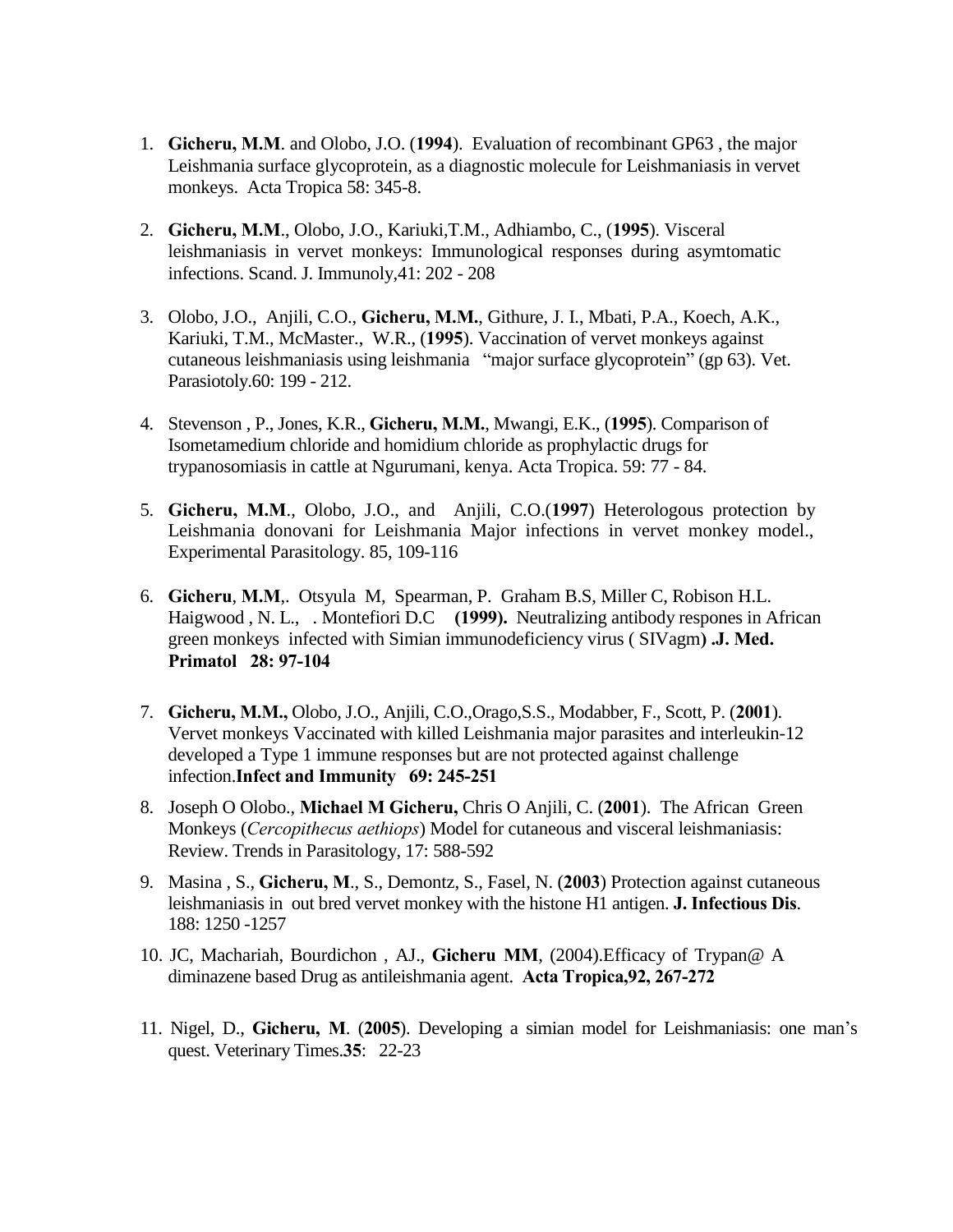- 12. Vincent Komo Njoroge, **Michael Muita Gicheru**, and Keneth Wititu Kariuki (2008). Microbial causes of Gastroentritis in Embul-Bul area of Ngong Division of jajiado District Kenya, Kenya. *International Journal of pure and Applied science*, **1**: 82-88
- 13. Benuel nyagaka, Michael k. kiptoo, Raphael Lihana, samoel A. Khamdi, Ernest P. makohka, joyceline g. kinyua, Joseph mwangi, saida Osman, nancy J. Langat, Josepgh muriuki, Vincent Okoth, **Michael Gicheru**, Zipporah nganga, Elijah M. songok **(2007).**
- 14. Gentic diversityof HIV 1based on gag region among antennal clinical attendes in north rift valley Kenya**. Gene bank accession EU163589-EU163704**
- 15. Ombui JN, Nduhiu, FG, and **Gicheru MM ( 2008)** Detection of bacerius aureus enterotoxin genes in food multiplex polymerase chain reaction. **International Journal of integrated biology**, 20: 172-181
- 16. James M. Munyao, **Michael M. Gicheru**, Zipporah W. Nganga, Esther kagasi, Hastings S. Ozwara, (**2008**). Transfection of Plasmodium Knowlwsi in Baboon papio anubis provides a new system for analyses of parasites espressed transgenes and host parsites interface. **International Journal of integrated biology**, 2: 100-108
- 17. **Gicheru M. M**., Jeneby, M.M., Machria , J.C., Carlsson, H.E., suleman , MA , **(2009**). Prevalence of antibodies and cell mediated immune responses against Leishmania major in feral non human primates in kenya. *Acta Tropica*, **109**: 136-140
- 18. Nduhiu Gitahi J., Jackson N. Ombui, Dorcas W. Nduati, **Michael M. Gicheru (2009**). Genetic characterization of food borne Bacillus Ceraus strains milk, cheese and rice by multiplex PCR assay. *International jouernal of Integrated Biology*, **5**: 82-86
- 19. Alex N. tinega, Roger Pelle, Simon Kanga, **Michael M. Gicheru**, Evans L. N. Taracha, Vishnath Nene, Simon P. Graham (2009). Fusion of a cell penetrating peptide from HIV-1 TAT to the *Theileria parva* antigen TP2 enhances the stimulation of Bovine CD\* T cell responses. *Veterinary Immunology*, (IN PRESS but Accepted)
- 20. Eric M.O. Muok, Pauline N.M. Mwinzi, Carla I., Black, Jennifer M. Carter, Zipporah W. Nganga, **Michael M. Gicheru,** W. Evans Scor, Diana M<S. Karanja and Daniel G. Colley , **(2009**). Childhood coinfections with Plasmodium Falciparaum and Schistosomiasoma mansoni result in lower percentages of activated T cell and Tregulatory memory cells than Scistosomiasis only. *Am. J. Trop. Med. Hyg*. , **80**: 475- 478
- 21. Albert Kimtai, Peter kamau Ngure, Willy Kiprotich Tonui, **Michael Muita Gicheru**, Lydia Bonareri Nyamwamu**.( 2009).** Leishmaniases in Northern and Western Africa: Areview**.** *African.Journal of Infectious Dieasess***., 3: 14-25**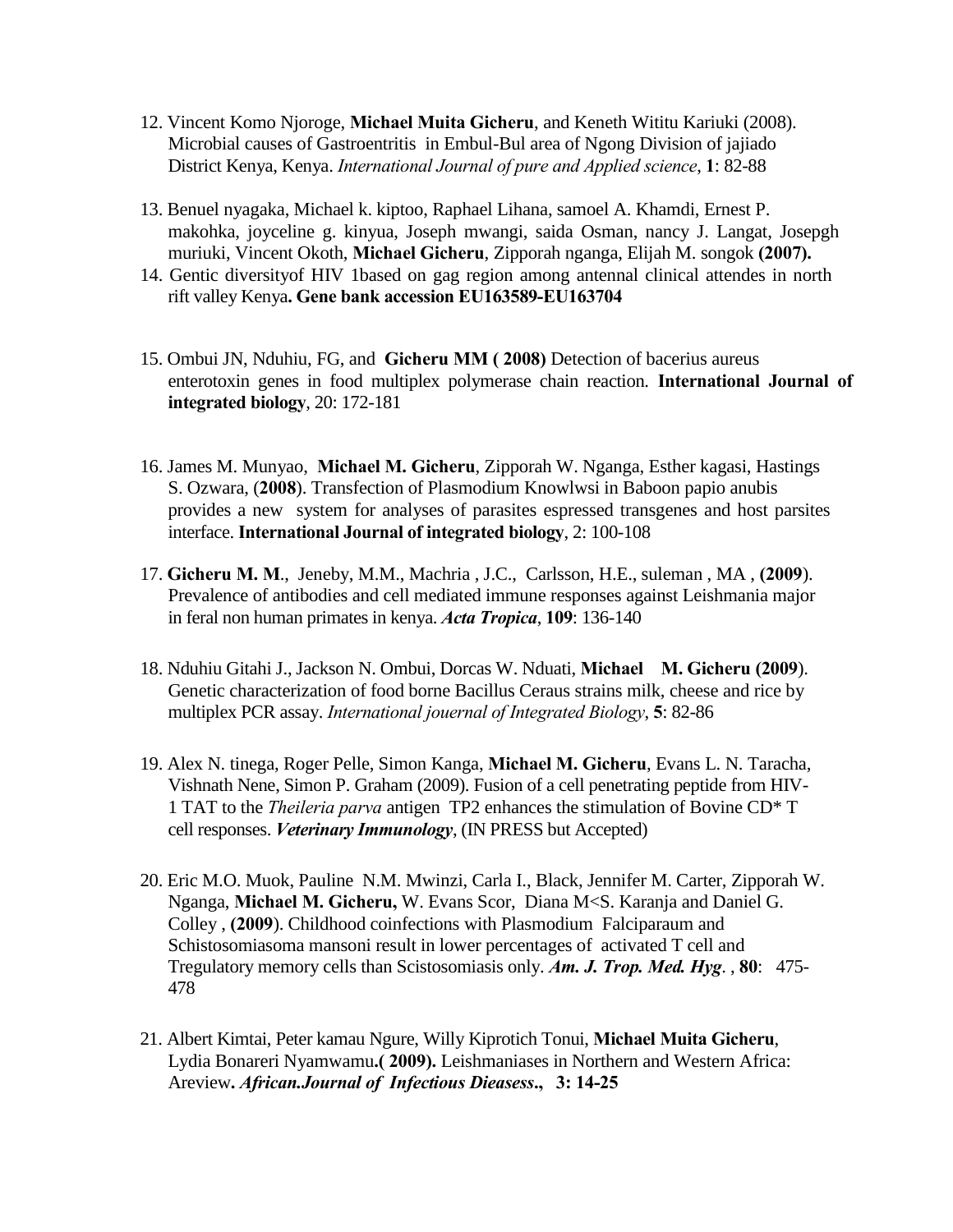- 22. Mutiso,J.M., Macharia , J.C., Kariuki , T.M., **Gicheru, M.M**. **( 2009**). Montanide ISA 720 is more effective than BCG as an adjuvant for *Leishmania* Killed Vaccine in BALB/c mice. *International Journal of integrated Biology*, **7**: 107-116.
- 23. Lydia B Nyamwamu, *Michael M. Gicheru*, Rekha R. Sharma, Albert Kimtai, Willy K. Tonui, Peter Kamau Ngure (2009). Evaluation of the immunochramtograpghic Strip test for the rapid diagnosis of antenatal syphilis in women in Eldoret , Keny*a. Journal of Nannjing Medical University*, **23**: 1-5
- 24. Albert Kimtai, Willy K. Tonui, **Michael M. Gicheru**, Peter KamauNgure Johnstone Ingonga, Stella Kepha,laban Ireri njeru, Dorcas waxchira, Robert karanja Muhia, Milkah Mwangi, Lydia B. Nyamwamu **(2009).** Evaluation of adjuvanticity of artemesinin with soluble Leishmania major antigens in BALB/c mice**.** *Journal of Najing Medical University* **23:** 1-14
- 25. Barasa Mustafa, **Gicheru Michael Muita**, Kagasi ambogo Esther, Ozwara Suba Hastings **(2010)**. Characterization of placental malria in Olove baboons ( Papio anubis) infected with plasmodium Knowlesi H strain. *International Journal of integrated Biology*, **9**: 54- 58
- 26. Joshua M.Mutiso, John C Macharia, **Michael M. Gicheru ( 2010).** A review of adjuvants of Leishmania vaccine candidate. *Journal of Biomedical Research*, 24: 16-25
- 27. Barasa Mustafa, Mwangi Irungu michael, mutiso Muli Joshua, Kagasi ambogo Esther, Ozwara Suba Hastings, **Gicheru Michael Muita (2010)**. Plasmodium knowlesis H strain pregnancy malrai immune responses in olive baboons Papio Anubis). *International Journal of integrated Biology*, **10**: 54-58
- 28. Gabriel O. Ng"onga, Margaret Oduor, John Vulule, R. Manohar and **M. Gicheru Michael (2010).** Influence of ABO/Rh Blood group phenotypes on immunosurveillance to Plasmodium Falciparum malaria in children1-10 years in Kisumu Town , Kenya. Nature Conservators, India ,**22** (2) - 197-210
- 29. Geoffrey K. Kinuthia, matha W. Kiarie-Makara, **Michael M. Gicheru**, Ephantus Kabiru, and Dong-Kyu Lee **(2010).** Relationship between control of parasitic infections and poverty levels. A case study of Njoro , District Kenya. Kosin Journal of Health Sciences **12** , 77-95
- 30. Were PS, Kinyanjui, P, **Gicheru M.M**., E Mwangi, H.S. Ozwara **(2010).** Prophylactic and curative activities of extract from warbugia ugandensis Sprague( Canellaceae) and Zanthoxylum usambarense (Engl.) Kokwaro (Rutaceae) against plasmodium kwowlesi and plasmodium bergei. Journal of ethinopharmacology, **130**: 158-162
- 31. Mutua P. m., **Gicheru MM**., Makanya ,A.N., Kiama S.G**.( 2011).** Comparative quantitative and qualitative attributes of the surface respiratory macrophagews in domestic duck and rabbit. International journal of morphology, **29**: 353-362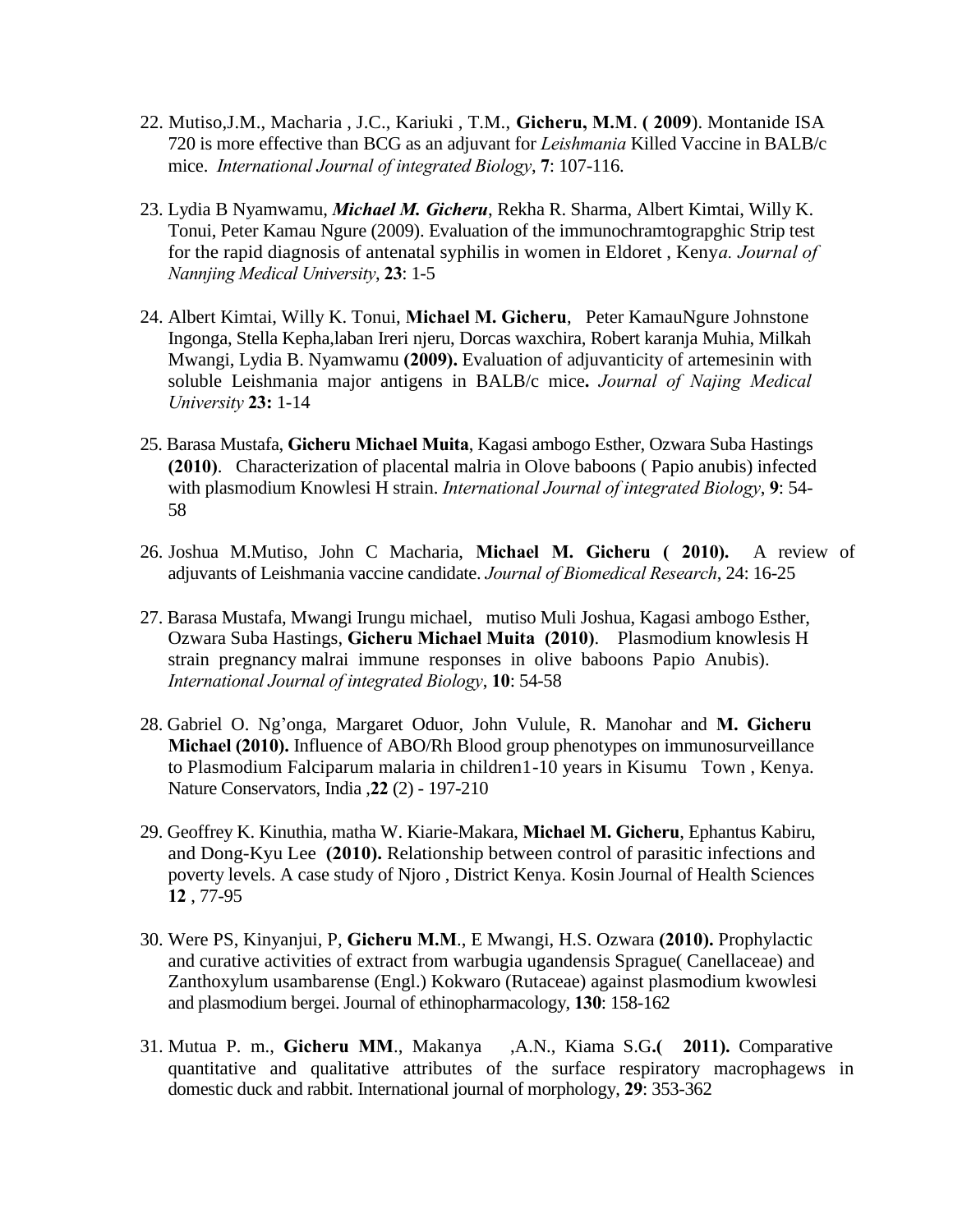- 32. Gabriel O. Ng"onga, Margaret Oduor, John Vulule, Rekha sharma and **M. Gicheru Michael (2011).** Influence of age and sex on plasmodium falciparum malaria susceptibility in children 1-10 years in Kisumu Town, Kenya, aquaculture,**12**: 1-10
- 33. Joshua M. Mutiso, John C. macharia Mustafa Barasa, evans taracha, **Michael M. Gicheru (2011**).Inviro and invivo antileishmanial Efficacy of a combination therapy of diminazine and artesunate against Leishmania donovaniin BALB/C mice. *Rev. Inst. Med. Trop Sao. Paulo,* **53**: 129-132
- 34. Noyes H., BrassA, ObaraI, **Gicheru M**, *et al* .(**2011**). Genetic and expression analysis of cattle identifies candidate genes in pathaways responding to trypanosome Congolese infection.Proceedings of The national academy of sciences, USA, **108**: 9304-9
- 35. Benuel nyagaka, Michael k. kiptoo, Raphael Lihana, samoel A. Khamdi, Ernest P. makohka, joyceline g. kinyua, Joseph mwangi, saida Osman, nancy J. Langat, Josepgh muriuki, Vincent Okoth, **Michael Gicheru**, Zipporah nganga, Elijah M. songok **(2011).**  HIV Type 1 gag Genetic diversity among antenatal clinic attendees in North Rift VGalley , Kenya. Aids Research and human retroviruses, **27**: 1-4
- 36. Geofry k Kinuthia, **Michael M. Gicheru**, Peter K. ngure EphantusW. Kabiru ( 2010. Lifestyles and practices that enhance malaria and typhoid fever in njoro district , Kenya, Journal of community health .DOT 10.1007/s10900-944-0
- 37. JoshuaM. Mutiso, JohnC. Machariah, Evans taracha, **Michael M. Gicheru**( 2012). Protection against visceral leishmaniasis in vervet monkey Chlorocebus aethiops): Leishmania donovani whole cell antigen delivered with adjuvants. Journal of Biomedical research, **26**: 1-7
- 38. NkandiI, Ndinda J, Kuriaj., Naessens J. MbithiF, SchinierC, **GicheruM**, Mckeever d, wesonga H (2012). Efficacy of two vaccines formulation against Contageous Bovine Pleuropneumonia CBPP in Kenyan Indegenous cattle, Research Vetrinary sciences, **VOl PP**
- 39. Teresia nyawira, **Michael Gicheru**, Esther kagasi, Zipporah nganga, hastings Ozwara **(2012).** Acute plasmodium knowlesis infection in olive baboons(papio anubis is accompanied by high -level of gamma interferon. International journal of biology, **4:** 92- 101
- 40. Ogonda JK, **GicheruM.M,** Khamadi SA. **(2012).** Occurrence of stromal derided Factor 1 polymorphism in Kenyan Population. WebmedCentral Immunology 2012; 3 (4) WMC)1556
- 41. BrasaM., Nganga ZW, Sowayi, GA., Okoth J.M., Naumuland BM, Kagsi EASH Ozwara, **Gicheru M.**M. (2012). Cytokine expression in maalria- infected non human primates placentas. Open veterinary journal, 2: 58-64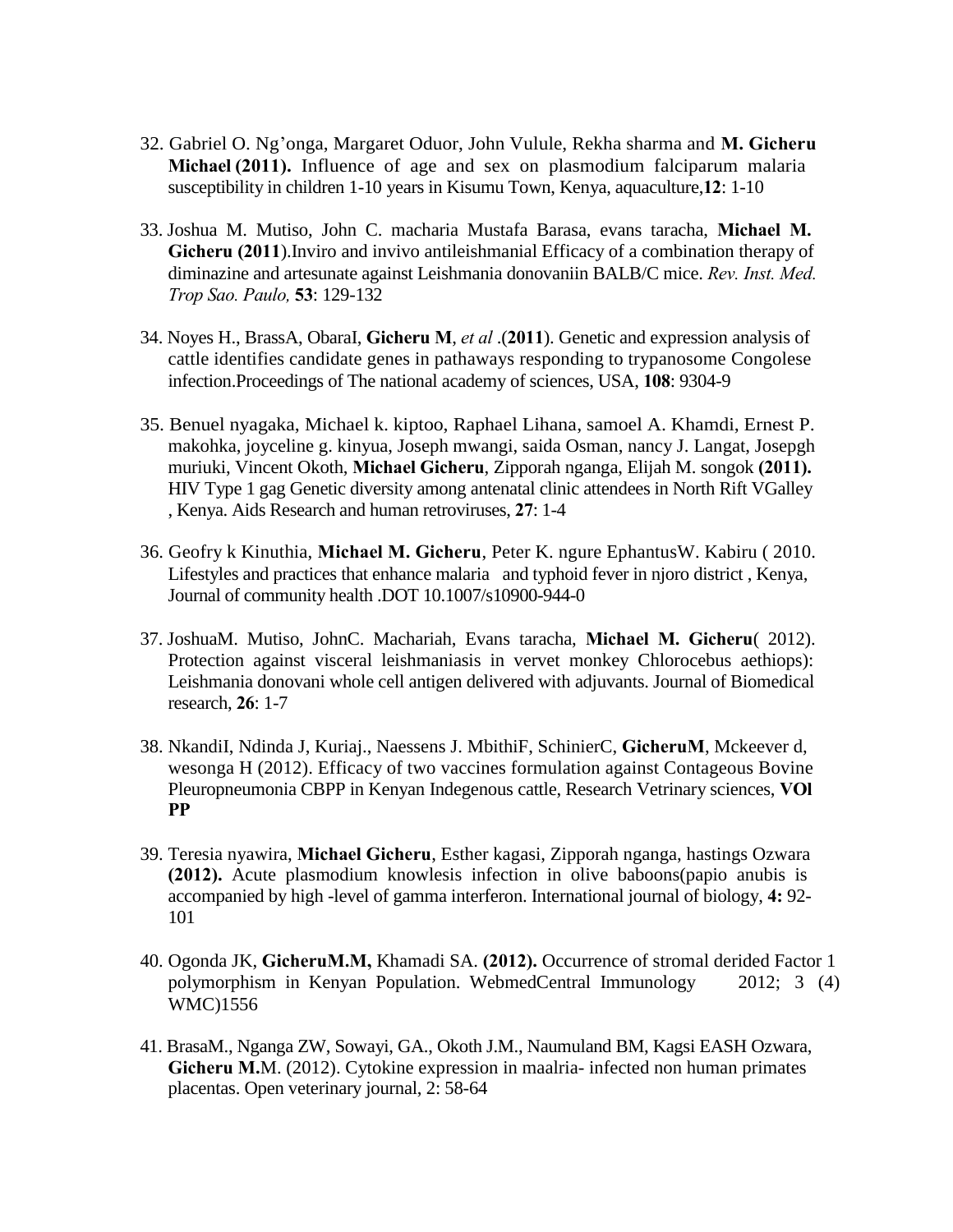- 42. JoshuaM. Mutiso, John C. macharia, Evans Taracha, Kellen Wafula, **Michael M. Gicheru** (20132) Safety and skin delayed Hypersensitivity response in vervet monkeys immunized with leishmania donovani sonicate antigen delivered with adjuvants. *Rev. Inst. Med. Trop Sao. Paulo,* **54**(1): 37-41
- 43. Beatrace M. Muriuki, **Michael M. Gicheru**, Dorcas Wachira, AntonyK. Nyamache, SamoelA. Khadi(2013). Prevalence of Hepatitis B and C. Viral co-infections among HIV infected individuals in Nairobi, Kenya.BMC research notes, **6** (363): 1-6
- 44. Eric Bosire, Antony K. Nyamache, **Michael m.Gicheru**, Samoel A. khamadi raphaelW. Lihana, Vincent Okoth(2013).Population specific reference ranges of CD3, CD4 and CD8 lymphocyte subset among healthy Kenyans. Aids research and therapy**10**: (24) 1-7
- 45. Mutua P.M., GicheruM.M., Makanya, A.N., Kiama SG. (2013.). Antiproliferative activities of centella Asatica extracts on human Respiratory Epithelial cewlls inviro. Internal Journal of morphology, **31**(4): 1322-1327
- 46. Joshua Mutiso,John C Mcharia, MariaNdunge Kiio, james mainaIchagichu, Hitler Rikoi, **Michael M. Gicheru** (2013).Development of *Leishmania* vaccine: predicting the future from the past and present experience. The journal of biomedical research,**27**(2) 85-102
- 47. JoshuaM. Mutiso, John C. macharia, Maria N. Kiio, Peter M.Mucheru, WycliffeN., Nkoba, FredricC.Maloba, **Michael M. Gicheru** (2013). Leishmania parsites specific CD4synegizes and correlates positively with CD8+ T cells in production of gamma interferon following immunization of vervet monkey(chlorocebus aethiops) model, Science parasitology, 14(1): 7-19
- 48. Wilfred E. Injera, Brian D. Foy, Ephantus W. wanjohi, **Michael M Gicheru**, John I. Githure, John C. Beier. 2013.Mosquitocidal immune response in BALB/c miceenhanced whenanopheles gambiae Mucin-cDNA is co-administered with interleukin-12 cDNA. International Journal of Biology, 5 (2): 46-56
- 49. Wilfred E. injera,. **Michael M Gicheru,** Ephantus W**.** Kabiru E. W**.,** John I. Githure**,**  John C. Beier 2013.Immunopathological features developing in the mosquito midgut after feeding on anopheles gammbieae Mucin/ interleukin -13 cDNA immunized mice.Internal journal of morphology, 3(10. 329-337
- 50. Kiige SG, MutisoJ.M., Laban, LT.,Khayeka-Wandabwa,Anjili CO., Ingonga J. **GicheruM.M**. 2014.F1 cross- breed betweensusceptible BALB/c and resistant swiss mice infected with leishmania major exhibit anintermediate phenotype for lesion sizes and type1 cytokines but sho low level of total IgG antibodies. Experimental immunology, **79**: 283-291

### **a) Book Chapter**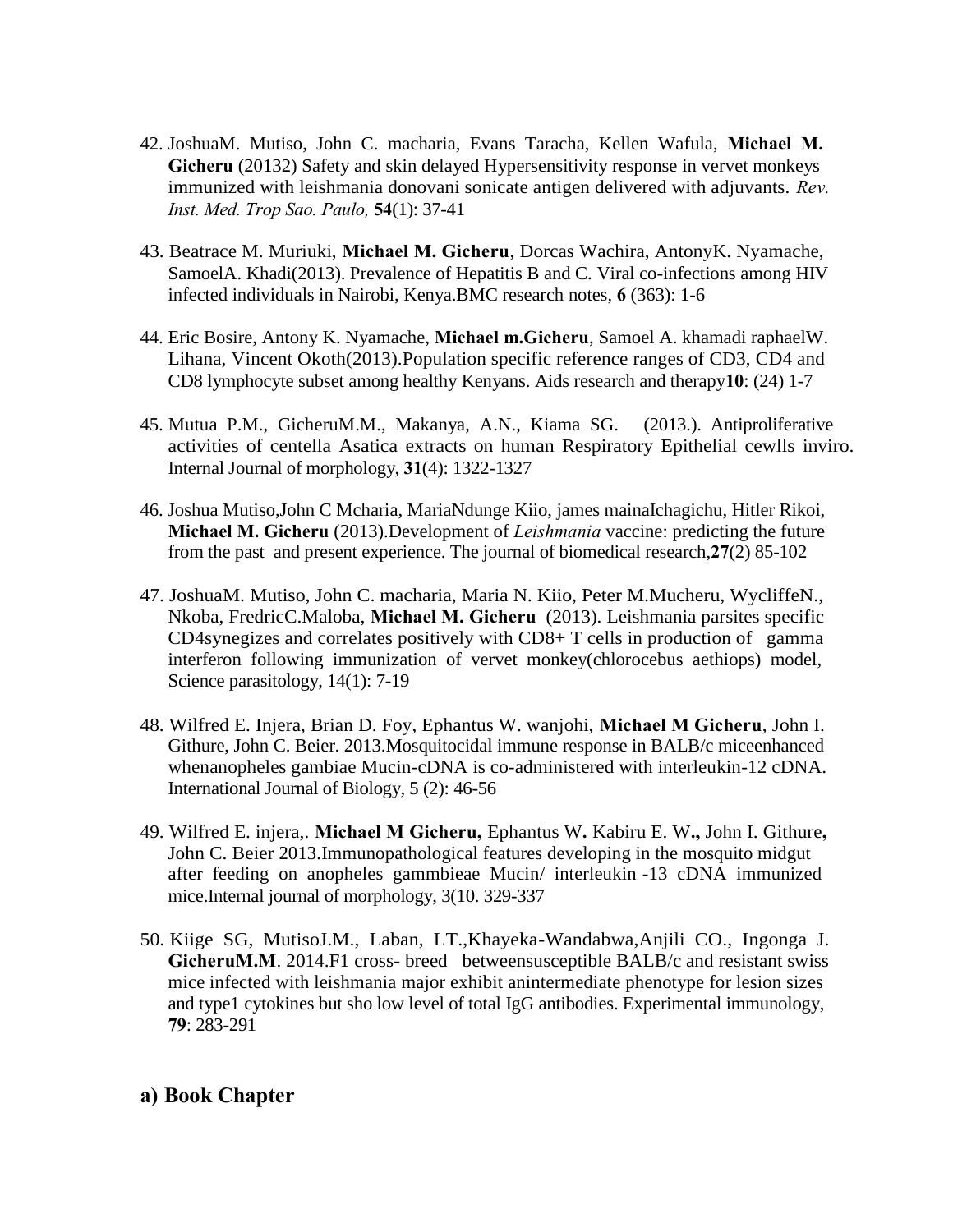- i. Animal Models for Tropical Parasitic Diseases ( 2004) Chapter 9 Idle O Farah, Maina Ngotho, Thomas Kariuki, Maamun Jeneby, Lawrence Irura, Naomi Maina, John Kagira, **Michael Gicheru**, and Jann Hau( **Book Chapter)**
- ii. Animal Models for Tropical Parasitic Diseases ( 2013) Chapter 9 Idle O Farah, Maina Ngotho, Thomas Kariuki, Maamun Jeneby, Lawrence Irura, Naomi Maina, John Kagira, **Michael Gicheru**, and Jann Hau( **Book Chapter)**

### **b) Networking and collaborations with external organization's**

- i. Prof. Jan Lagerlof, Dept of Ecology Swedish University of Agricultural Sciences, SLU-Joint post graduate field courses between SLU and KU, **2013 Ongoing**
- ii. Dr. Cristopher Anjili, Kenya Medical Research Institute, Kenya, Role of Reservoir hosts, vectors and Epidemiology of Leishmaniasis. **2012 ongoing**
- iii. Dr Hastings Ozwara Institute of Primate Research, Immunopathogenesis of malaria parasites species in animal models- Training of post graduate students, **2009 ongoing**
- **iv.** Kenya marine and Fisheries Research Institute (KEMFRI),Attachment and research opportunities, Coastal and marine resource management students, KEMFRI Scientist participating in teaching our student. **2012 to present**
- v. Prof. Joseph Olobo, Microbiology Department, Makerere University, Uganda, Non human primate model for Leishmaniasis, Thesis examination, External examination , **2011 to prsent**
- vi. Prof. Paul Ndegwa, School of Biological sciences, University of Nairobi,Area of Entomology , Thesis examination and External examination, **2010 to present**.
- vii. Dr. Annika Nordin, Department of Energy and Technology, Swedish University of Agricultural Sciences, Research and joint of Johson Nduhiu Gitahi,- a PhD student in KU, **2014** .
	- **c) External/ Internal Research Grants**
	- i. **2006/2007** -Training grant for holding an international workshop on use of non human primates in biomedical research from WHO/TDR, 30,000 \$ (1year)
- **ii. 2007**-Improving Food security and Human Health through integration of Livestock, Medicinal plants and water management to combat mosquito vectors in Ahero Rice paddies. The grant was awarded by **Commission of Higher Education (CHE)** in **October 2007**. This joint Research Project between myself, Professor Kokwaro and Dr. Okoth of KARI-TRC. The amount warded is **3 Million Kenya shillings ( 3 years)**
- **iii. 2009-**Testing the efficacy and safety of Cheetah/CFC by assign CD4 counts, Viral load, liver, renal and bone marrow functions using HIV infected baboons. National council for science and Technology awarded the grant in **June 2009**. This is joint research project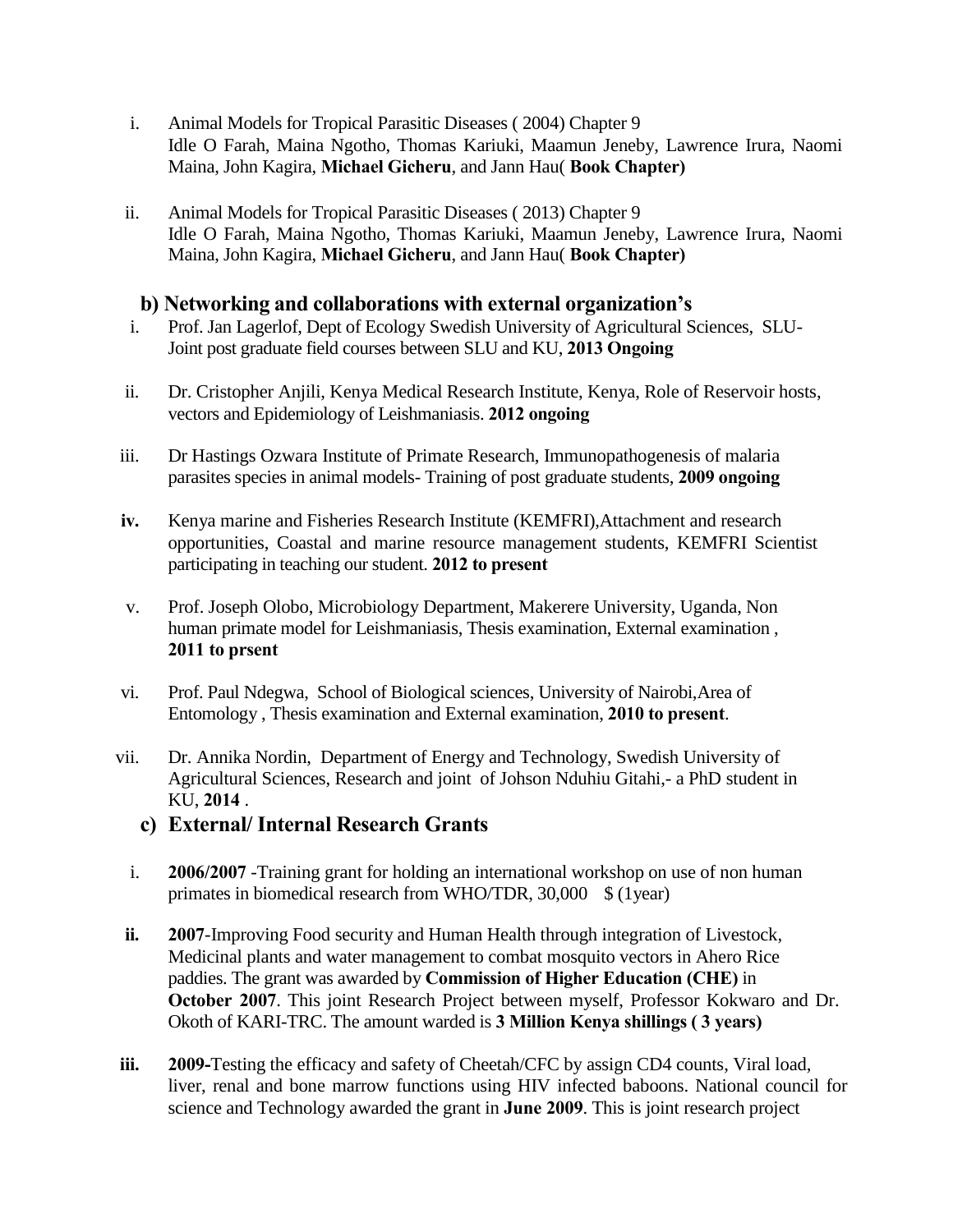between myself, Prof. Nderitu, Dr Gikonyo of Kenyatta University and Dr G. Mwethera of Institute of Primate research and others. The amount awarded was Ksh. **2,336,700 (2 years)** 

- **iv. 2010-** Vaccine development aginst visceral leishmaniasis in non-human primate model: use of high potential adjuvants**.** National council for science and Technology awarded the grant in **June 2010.** This joint Research Project between myself, Mr. Joshua Mutiso and Dr Evans Tharacha of Institute of Primate Research. The amount awarded was **2 million Kenya Shillings (2 years)**
- **v. 2010-** Tungiasis as a risk factor for HIV and AIDS in economically disadvantaged communities in Muranga Noth and characterization of most immunodominant antigen in Tunga penetrans with potential for vaccine development" National council for science and Technology awarded the grant in **June 2010.** This joint Research Project between myself, Mr. Jamleck mwangi, Dr Hasting Ozwara of IPR and Dr Maree Muriuki of Muranga District Hospital The amount awarded was **1.3 million Kenya Shillings(2 years)**
- **vi. 2011-** Improving food security and human health through integration of Livestock, medicinal plants and water management to combat mosquito ve3ctors in Ahero rice paddies. **Exit strategies.** National council for science and Technology awarded the grant in **May 2011.** This joint Research Project between myself, Professor E. Kokwaro and Dr S. Okoth KARI- TRC. The amount awarded was **1 million and 50 Kenya Shillings (1 year years)**

## *9.0 RECOGNATION*

### **9.1** *External examiner appointment*

- **a) Undergraduate and Post graduate examinations**
- **i. External examiner**, Department of Public Health Pharmacology & Toxicology, University of Nairobi , undergraduate and post graduate Examinations in the area of Public Health and Immunology, **2005/2006**
- **ii. External examiner**, Zoology department, Jomo Kenyatta University of Agriculture, Science and Technology , **2007- 2010**
- **iii. External examiner**, Zoology department, Jomo Kenyatta University of Agriculture, Science and Technology , **2012-2014**
- **iv. External examiner**, Nursing Sciences Department, Dendan Kamahi University College of Engineering and technology, Moderating HIV and AIDS Examinations in the college,**2009 to date**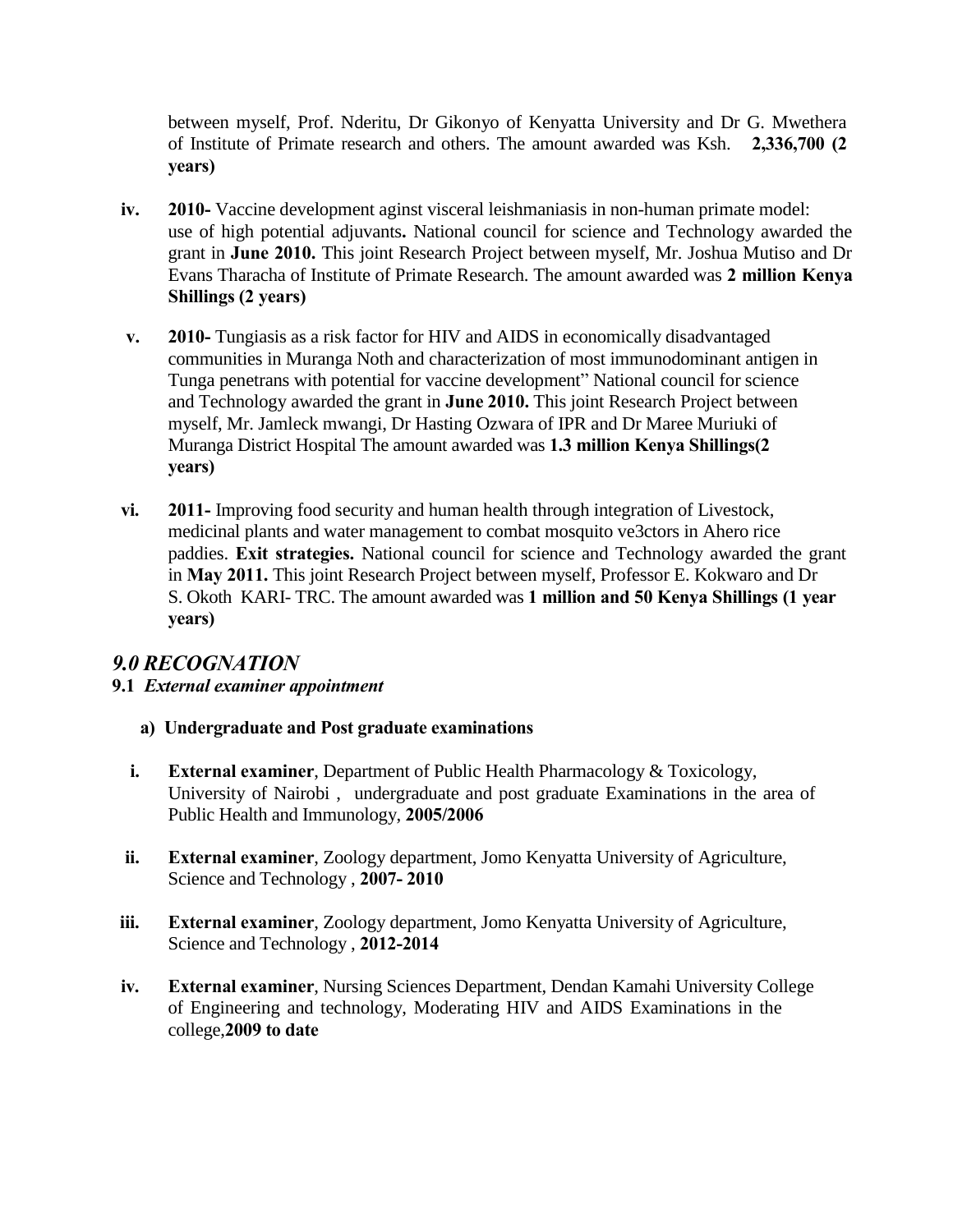- **v. External examiner,** Department of Human pathology, school of health sciences, University of Nairobi , Undergraduate and post graduate Immunology Examination, **2011 to date**
- vi. **External examiner,** Department of Public health Pharmacology and toxicology, University of Nairobi appointment **2012** to date

#### **b) Thesis examination**

Jomo Kenya university of Agriculture and Technology- **many thesis**  Nairobi University- **many thesis**  Egerton University- one thesis

### *9.2 Referee/Reviewer of professional periodicals*

- a) Reviewer of professional periodicals
	- i. **June, 2006 - to date:** Appointed as member of the Editorial board of African Journal of Agricultural Research
	- ii. **May 2007 - todate:** Appointed as member of the editorial board of of International Integrated Biology Journal
	- iii. **2014-**Member of review Board Biomed Central Editorial
- **b) Referee**

### **2012-Reviewer of Grant Research proposal, JKUAT 2013 - Reviewer of Grants for mentored seed project research proposal, Kenyatta university**

#### *9.3 Awards*

- **i. 1989** -MSc award, NORAD
- **ii. 1999** PhD Scholarship, WHO/ TDR
- **iii. 2007-** A study on determination of existence, distribution of stromal derived Factor-1 in Kenya population. **The grant was awarded by Association of African Universities, HIV/ AIDS project. Small grant for students Research Project, Accra- North Ghana.** This is a small grant for student awarded to my student Mr.John Khamala Ngonda with my support in April 2007. **The amount awarded is 1000 US\$ (1year)**
- **iv. 2007-**To evaluate the utility of HIV IgA ELISA in diagnosis and assessment of progression of HIV/AIDS in children less than 18 months. **The grant was awarded by Association of African Universities, HIV/ AIDS project. Small grant for students Research Project, Accra- North Ghana.** This is a small grant for student awarded to my student Mr Khobondo Joel Onyango with my support in April 2007. **The amount awarded is 1000 US\$ ( 1 year)**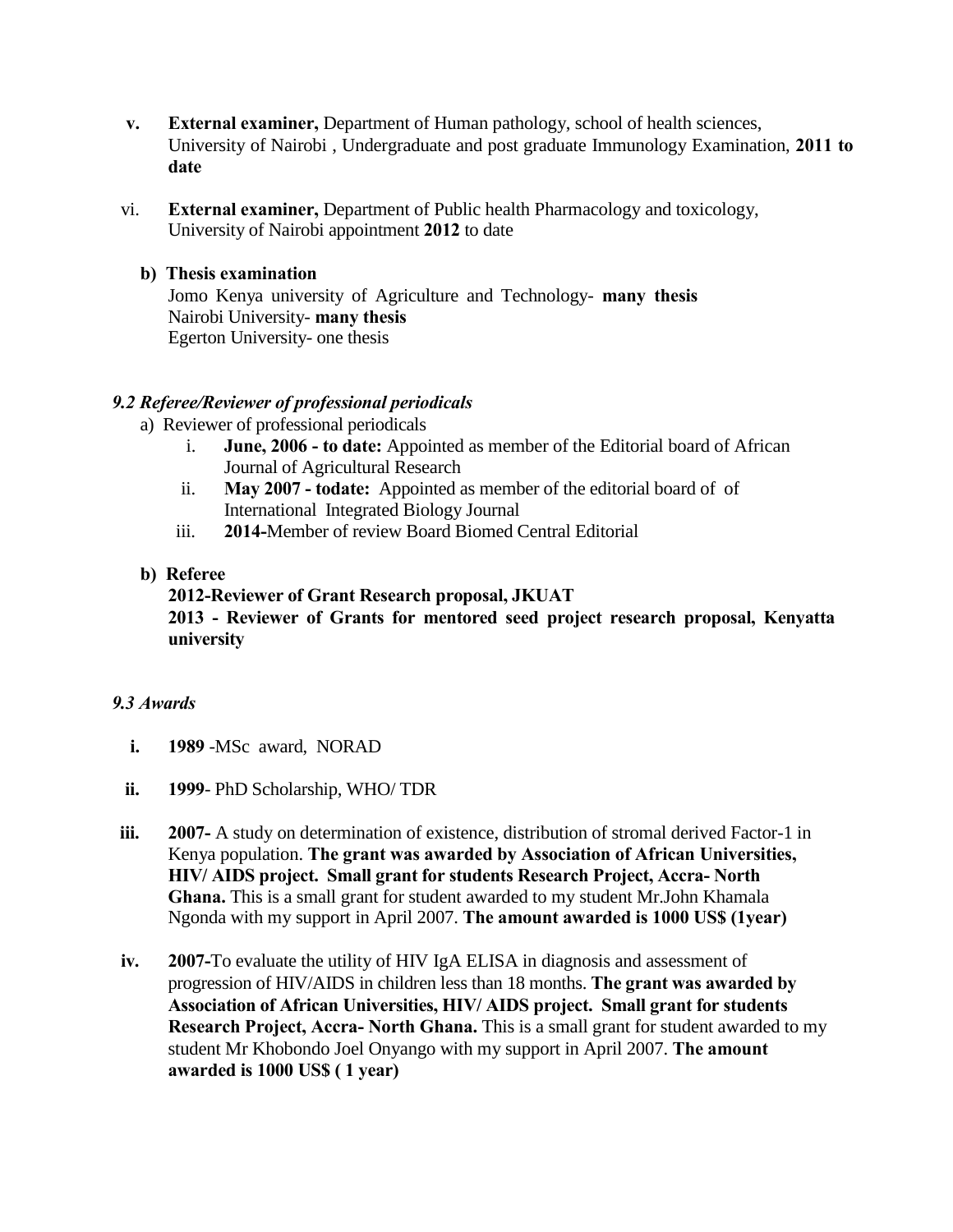**v. 2008-**Consultancy with FAO/UN on meat quality in Somalia for export market 5-30<sup>th</sup> August 2008. 8,000 US\$

### *9.4 Appointment to Boards*

i. Member of Kenyatta University Research Review Board

### *9.5 Community Outreach*

- i. **2012 to date**-Secretary to Church Building committee, Deliverance Church Ruiru
- ii. **2011 to date** Patron to , Kenyatta university Animal Health Club
- iii. **2011 to date** Community sensitization on management and control of jigger infestations in primary schools in Muranga East District

### *9.6 Being invited to conference workshop as guest speaker/ trainer*

- i. **Prof Michael Gicheru- convener**. International Training workshop on Ethical considerations and Biomedical use of Non human primates for Research in Tropical diseases. Institute of Primate Research, National museums of Kenya**. 18th -27th June 2007**
- **ii. Michael Gicheru.** Immunobiology of leishmaniasis**.** Workshop on immunobiology of Major tropical parasitic Diseases held at institute of primate research. **March 7-18, 2011**
- **iii. Michael Gicheru**. Training of trainers (TOT) workshop on HIV mainstreaming and integration and integration into curriculum. Business Services and students centre( BSCC**), Kenyatta university, 21st -24th May 2013**

# *10.0 ACADEMIC LEADERSHIP*

### *10.1 Initiating or leading research project*

**2010-** Tungiasis as a risk factor for HIV and AIDS in economically disadvantaged communities in Muranga Noth and characterization of most immunodominant antigen in Tunga penetrans with potential for vaccine development" **National council for science and Technology awarded the grant in June 2010.** The amount awarded was **1.3 million Kenya Shillings-** I am the team leader and initiated this project

### *10.2 Initiating new Academic Programmesin Department/Schools*

### **a) Formulation new acdemic programme**

- i. BSC Animal Health- 2009
- ii. MSc. In Applied coastal and marine resource management programme- 2013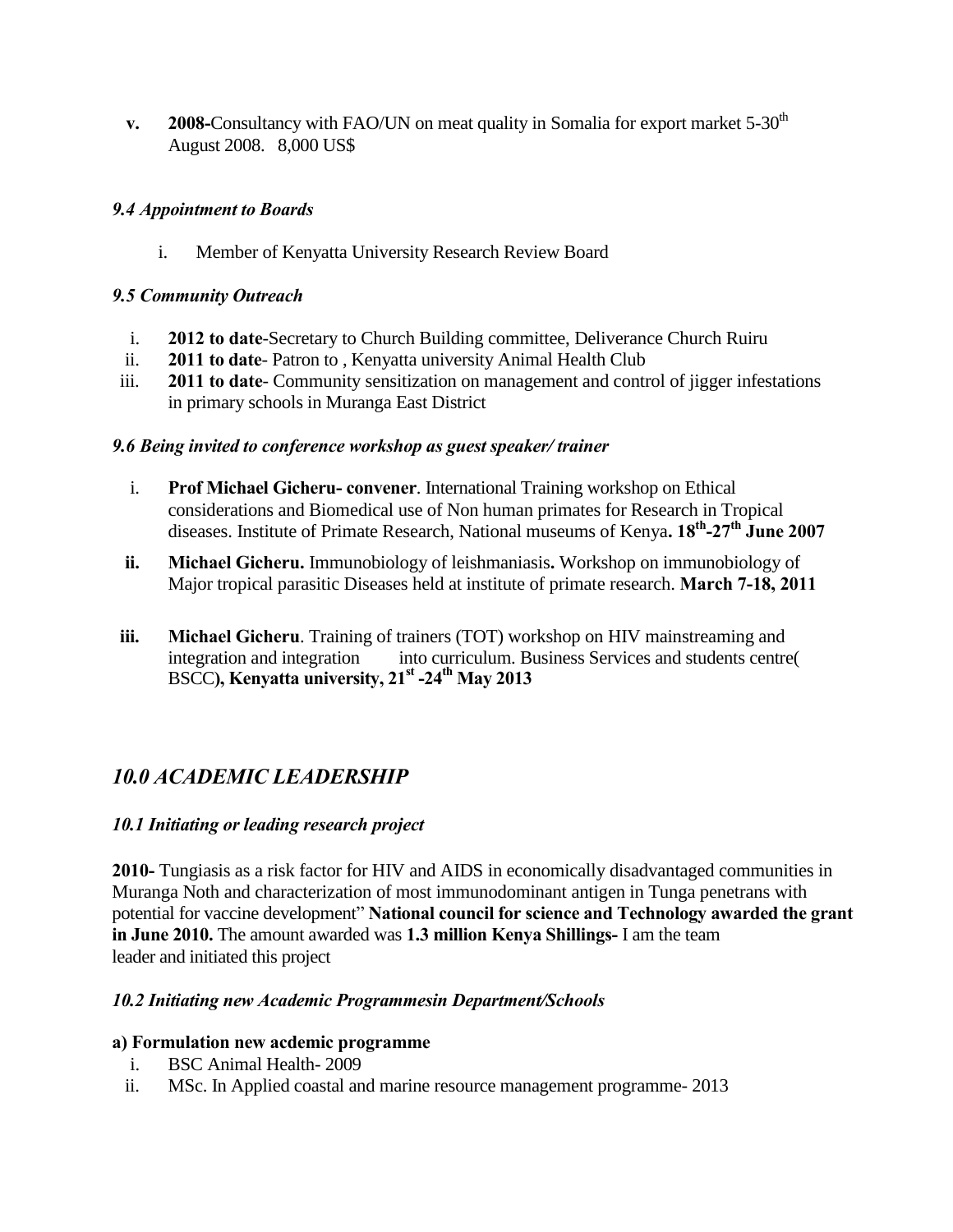#### **b) Review of academic Programme**

- i. BSc Animal health and production-2014
- ii. BSC in Coastal Marine Resource Management- 2014
- iii. BSC Biology 2014

### *10.3 Developing programmes external to Kenyatta University*

2012-BSC Animal Health and production- Mount Kenya University

## *11.0 OTHERS*

### *11.1 Appointments*

- i. 2011 to date Treasurer, Kenya society of Immunology (KSI)
- ii. 2010-2012- Member of Kenya Veterinary Board Education and quality assurance committee

### *11.2. Contribution to University advancement*

- i. Record post Graduate supervision ( 50 MSc and 2 PhDs)
- ii. Member of Kenyatta university Farm Technical committee- **VC's appointment**
- iii. Chairman Kenyatta University -Animal care and use committee- **VC's appointment**
- iv. Chairman of a Department -4 years- **VC's appointment**
- v. Department Examination Coordinator 4years- **VC's appointment**
- vi. Published widely over 50 publications in peer reviewed journals
- vii. Patron Kenyatta University Animal Health club

### *11.3 Membership of professional bodies*

- i. Kenya Society of Immunology
- ii. Kenya Veterinary Association
- iii. Member of Kenya Veterinary Board, Education and quality assurance committee

### *11.4 Referees*

Prof. Jackson Ombui, PhD,

Department of Public health, Pharmacology and Toxicology, Faculty of Veterinary medicine, University of Nairobi. P.O Box 29053, Nairobi; Tel: 631325; Fax: 631325; [Jombui@yahoo.com;](mailto:Jombui@yahoo.com) mobile: 0724354865

Prof. Jones Mueke, PhD Department of Zoological sciences, Kenyatta University P.O.BOX 43844- 00100, Nairobi